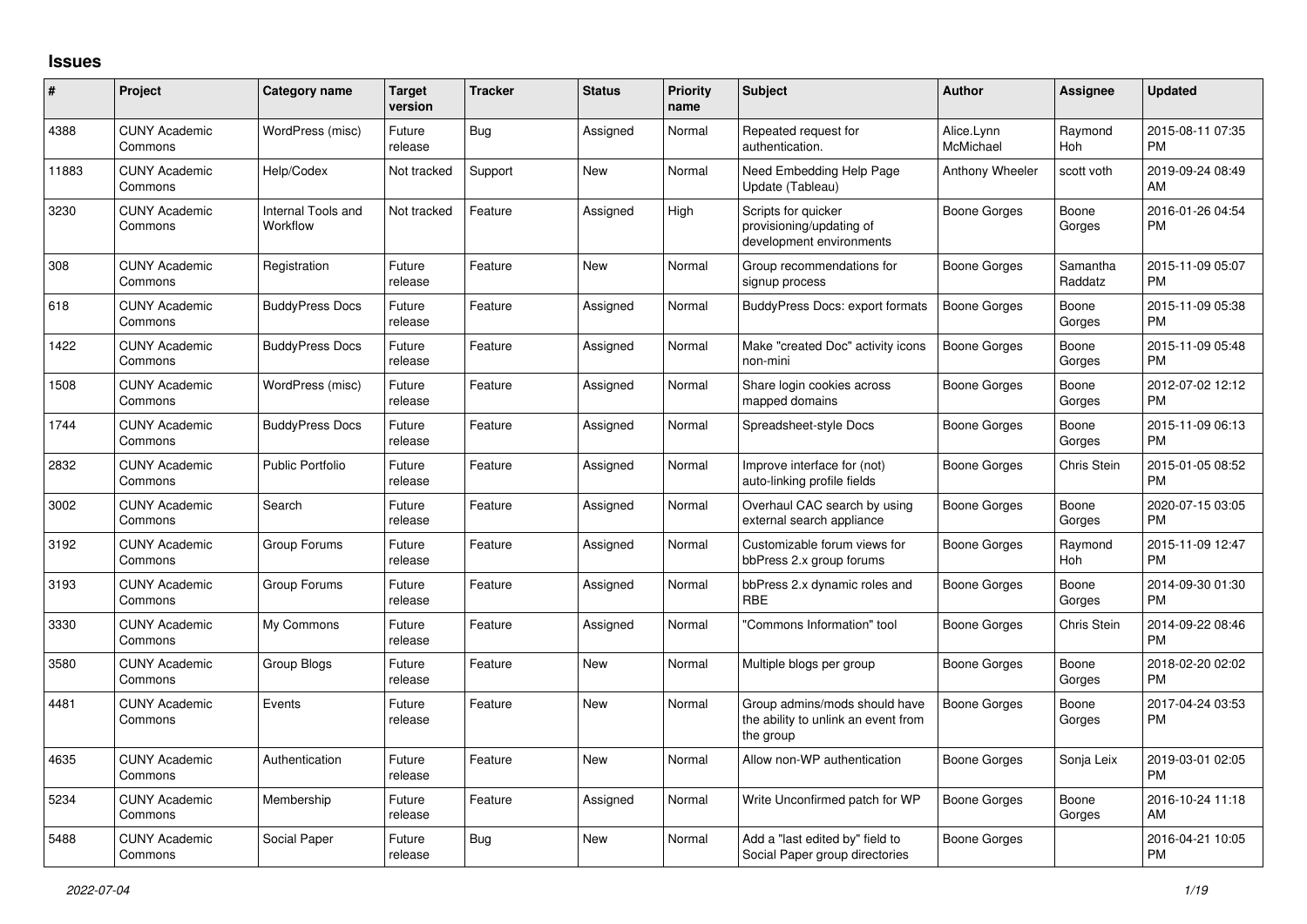| #     | Project                         | <b>Category name</b>        | <b>Target</b><br>version | <b>Tracker</b> | <b>Status</b>        | Priority<br>name | <b>Subject</b>                                                                                               | Author              | <b>Assignee</b> | <b>Updated</b>                |
|-------|---------------------------------|-----------------------------|--------------------------|----------------|----------------------|------------------|--------------------------------------------------------------------------------------------------------------|---------------------|-----------------|-------------------------------|
| 5489  | <b>CUNY Academic</b><br>Commons | Social Paper                | Future<br>release        | Feature        | <b>New</b>           | Normal           | Asc/desc sorting for Social Paper<br>directories                                                             | <b>Boone Gorges</b> |                 | 2016-04-21 10:06<br><b>PM</b> |
| 6332  | <b>CUNY Academic</b><br>Commons | WordPress (misc)            | Future<br>release        | Feature        | New                  | Normal           | Allow uploaded files to be marked<br>as private in an ad hoc way                                             | <b>Boone Gorges</b> |                 | 2016-10-17 11:41<br><b>PM</b> |
| 7022  | <b>CUNY Academic</b><br>Commons | Announcements               | Future<br>release        | Bug            | <b>New</b>           | Normal           | Sitewide announcements should<br>be displayed on, and dismissable<br>from, mapped domains                    | Boone Gorges        | Boone<br>Gorges | 2018-03-22 10:18<br>AM        |
| 7663  | <b>CUNY Academic</b><br>Commons | Social Paper                | Future<br>release        | Bug            | <b>New</b>           | Normal           | Social Paper notifications not<br>formatted correctly on secondary<br>sites                                  | <b>Boone Gorges</b> | Boone<br>Gorges | 2018-04-16 03:52<br><b>PM</b> |
| 9720  | <b>CUNY Academic</b><br>Commons | Authentication              | Future<br>release        | Feature        | New                  | Normal           | The Commons should be an<br>oAuth provider                                                                   | <b>Boone Gorges</b> |                 | 2019-03-01 02:04<br><b>PM</b> |
| 9926  | <b>CUNY Academic</b><br>Commons | <b>WordPress Plugins</b>    | Future<br>release        | Bug            | <b>New</b>           | Normal           | twitter-mentions-as-comments<br>cron jobs can run long                                                       | Boone Gorges        | Boone<br>Gorges | 2018-10-24 12:34<br><b>PM</b> |
| 10380 | <b>CUNY Academic</b><br>Commons | WordPress (misc)            | Future<br>release        | Feature        | In Progress          | Normal           | Remove blacklisted plugins                                                                                   | <b>Boone Gorges</b> |                 | 2022-04-26 12:00<br><b>PM</b> |
| 10580 | <b>CUNY Academic</b><br>Commons | Information<br>Architecture | Future<br>release        | Design/UX      | New                  | Normal           | Primary nav item review                                                                                      | <b>Boone Gorges</b> | Sara Cannon     | 2022-06-28 01:29<br><b>PM</b> |
| 10794 | <b>CUNY Academic</b><br>Commons | Performance                 | Not tracked              | Bug            | <b>New</b>           | Normal           | Memcached connection<br>occasionally breaks                                                                  | <b>Boone Gorges</b> | Boone<br>Gorges | 2018-12-06 03:30<br><b>PM</b> |
| 11024 | <b>CUNY Academic</b><br>Commons | WordPress (misc)            | Future<br>release        | Bug            | New                  | Normal           | Subsites should not show "you<br>should update your .htaccess<br>now" notice after permalink setting<br>save | <b>Boone Gorges</b> |                 | 2019-01-28 01:35<br><b>PM</b> |
| 11392 | <b>CUNY Academic</b><br>Commons |                             | Future<br>release        | Bug            | New                  | Normal           | Migrate users away from<br><b>StatPress</b>                                                                  | <b>Boone Gorges</b> |                 | 2019-04-23 03:53<br><b>PM</b> |
| 11517 | <b>CUNY Academic</b><br>Commons |                             | Not tracked              | Feature        | Assigned             | Normal           | wp-accessibility plugin should not<br>strip 'target="_blank"' by default                                     | <b>Boone Gorges</b> | Laurie Hurson   | 2019-09-24 09:57<br>AM        |
| 11834 | <b>CUNY Academic</b><br>Commons | <b>Group Files</b>          | Future<br>release        | Feature        | <b>New</b>           | Normal           | Improved tools for managing<br>group file folders                                                            | <b>Boone Gorges</b> | Sonja Leix      | 2019-09-06 03:55<br><b>PM</b> |
| 11945 | <b>CUNY Academic</b><br>Commons | Reckoning                   | Future<br>release        | Feature        | Reporter<br>Feedback | Normal           | Add Comments bubble to<br>Reckoning views                                                                    | <b>Boone Gorges</b> | Boone<br>Gorges | 2019-11-12 05:14<br><b>PM</b> |
| 12042 | <b>CUNY Academic</b><br>Commons | <b>Email Notifications</b>  | Future<br>release        | Feature        | New                  | Normal           | Improved error logging for BPGES<br>send queue                                                               | Boone Gorges        | Boone<br>Gorges | 2021-11-19 12:25<br><b>PM</b> |
| 12091 | <b>CUNY Academic</b><br>Commons | <b>Group Files</b>          | Future<br>release        | Feature        | New                  | Normal           | Improved pre-upload file validation   Boone Gorges<br>for bp-group-documents                                 |                     | Boone<br>Gorges | 2019-11-14 01:21<br><b>PM</b> |
| 12436 | <b>CUNY Academic</b><br>Commons |                             | Not tracked              | Bug            | Assigned             | Normal           | Nightly system downtime                                                                                      | <b>Boone Gorges</b> |                 | 2020-08-01 09:30<br>AM        |
| 12911 | <b>CUNY Academic</b><br>Commons |                             | Not tracked              | Feature        | New                  | Normal           | Block access to xmlrpc.php based<br>on User-Agent                                                            | Boone Gorges        | Boone<br>Gorges | 2020-06-09 05:12<br><b>PM</b> |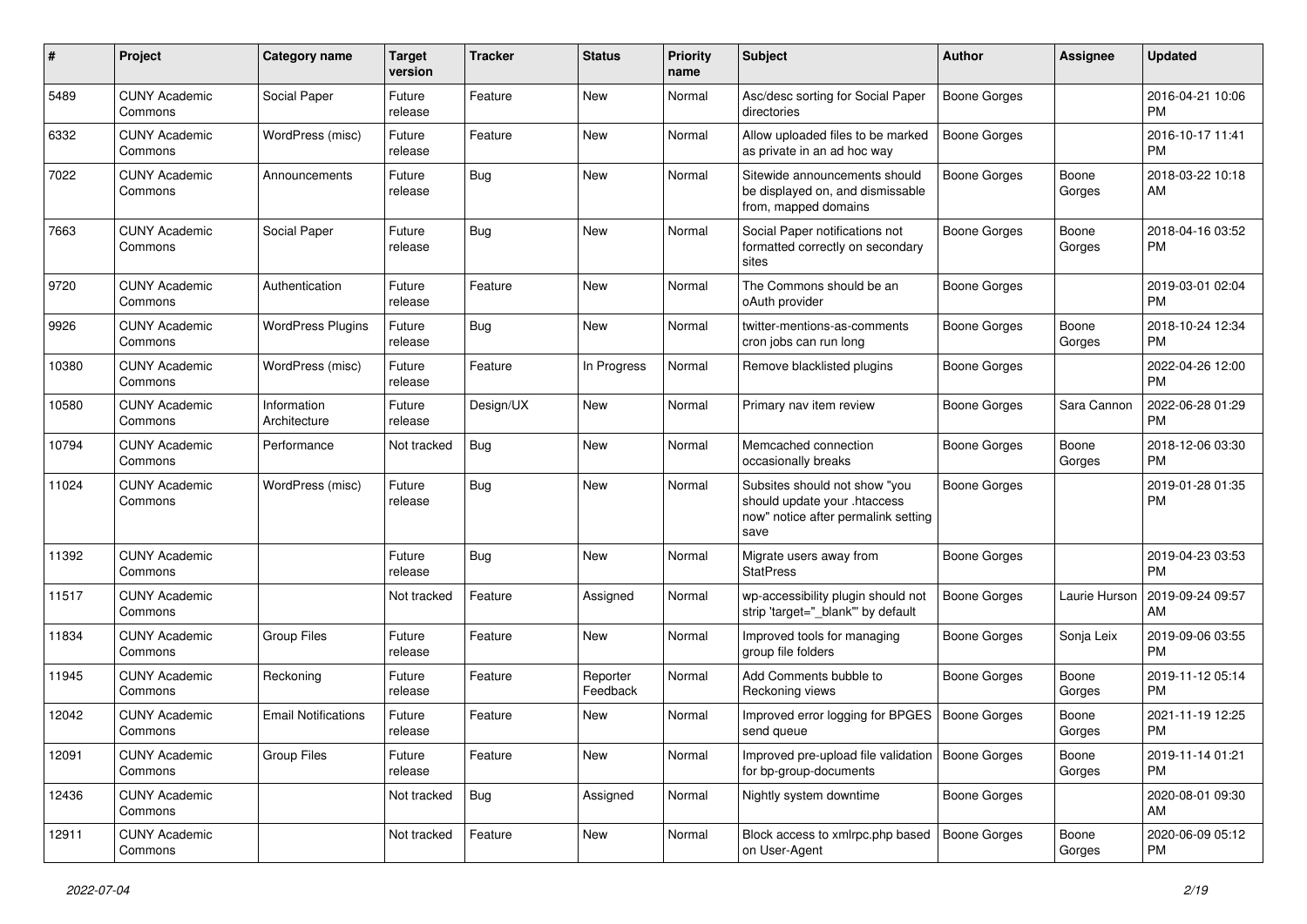| #     | Project                         | <b>Category name</b>           | <b>Target</b><br>version | <b>Tracker</b> | <b>Status</b> | Priority<br>name | <b>Subject</b>                                                                             | <b>Author</b>       | <b>Assignee</b>       | <b>Updated</b>                |
|-------|---------------------------------|--------------------------------|--------------------------|----------------|---------------|------------------|--------------------------------------------------------------------------------------------|---------------------|-----------------------|-------------------------------|
| 13048 | <b>CUNY Academic</b><br>Commons | Shortcodes and<br>embeds       | Future<br>release        | Feature        | New           | Normal           | Jupyter Notebooks support                                                                  | Boone Gorges        |                       | 2020-07-14 11:46<br>AM        |
| 13331 | <b>CUNY Academic</b><br>Commons | Site cloning                   | Future<br>release        | Bug            | New           | Normal           | Combine Site Template and Clone<br>operations                                              | Boone Gorges        | Jeremy Felt           | 2021-11-19 12:39<br><b>PM</b> |
| 13358 | <b>CUNY Academic</b><br>Commons | Group Forums                   | Future<br>release        | Feature        | <b>New</b>    | Normal           | Improved UI for group forum<br>threading settings                                          | Boone Gorges        | Raymond<br><b>Hoh</b> | 2021-11-19 12:27<br><b>PM</b> |
| 13466 | <b>CUNY Academic</b><br>Commons | Cavalcade                      | Future<br>release        | Feature        | <b>New</b>    | Normal           | Automated cleanup for duplicate<br>Cavalcade tasks                                         | Boone Gorges        | Boone<br>Gorges       | 2020-10-13 05:24<br><b>PM</b> |
| 13835 | <b>CUNY Academic</b><br>Commons | WordPress (misc)               | Future<br>release        | Feature        | New           | Normal           | Allow OneSearch widget to have<br>'CUNY' as campus                                         | <b>Boone Gorges</b> | Boone<br>Gorges       | 2021-11-19 12:39<br><b>PM</b> |
| 13891 | <b>CUNY Academic</b><br>Commons | Internal Tools and<br>Workflow | 2.1.0                    | Feature        | New           | Normal           | Migrate automated linting to<br>GitHub Actions                                             | Boone Gorges        | Jeremy Felt           | 2022-06-29 11:13<br>AM        |
| 14184 | <b>CUNY Academic</b><br>Commons | Public Portfolio               | Future<br>release        | Feature        | <b>New</b>    | Normal           | Centralized mechanism for storing<br>Campus affiliations                                   | <b>Boone Gorges</b> | Boone<br>Gorges       | 2022-01-04 11:35<br>AM        |
| 14309 | <b>CUNY Academic</b><br>Commons | Group Library                  | Future<br>release        | Feature        | <b>New</b>    | Normal           | Better handling of<br>bp group document file download<br>attempts when file is not present | Boone Gorges        | Boone<br>Gorges       | 2021-11-19 12:28<br>PM        |
| 14987 | <b>CUNY Academic</b><br>Commons | <b>WordPress Plugins</b>       | Future<br>release        | Bug            | <b>New</b>    | Normal           | Elementor update causes<br>database freeze-up                                              | Boone Gorges        | Boone<br>Gorges       | 2021-11-29 12:02<br><b>PM</b> |
| 15194 | <b>CUNY Academic</b><br>Commons | Internal Tools and<br>Workflow | 2.1.0                    | Feature        | <b>New</b>    | Normal           | PHPCS sniff for un-restored<br>switch to blog() calls                                      | <b>Boone Gorges</b> | Jeremy Felt           | 2022-05-26 10:45<br>AM        |
| 15883 | <b>CUNY Academic</b><br>Commons |                                | 2.1.0                    | Feature        | New           | Normal           | Release BPGES update                                                                       | Boone Gorges        | Boone<br>Gorges       | 2022-05-26 10:39<br>AM        |
| 16092 | <b>CUNY Academic</b><br>Commons |                                | Future<br>release        | Feature        | Hold          | Normal           | Don't show main site in Site<br>search results                                             | Boone Gorges        | Boone<br>Gorges       | 2022-05-17 03:12<br><b>PM</b> |
| 1165  | <b>CUNY Academic</b><br>Commons | <b>Email Invitations</b>       | Future<br>release        | Feature        | Assigned      | Low              | Allow saved lists of invitees under<br>Send Invites                                        | <b>Boone Gorges</b> | Boone<br>Gorges       | 2015-11-09 06:03<br><b>PM</b> |
| 1166  | <b>CUNY Academic</b><br>Commons | <b>Email Invitations</b>       | Future<br>release        | Feature        | New           | Low              | Better organizational tools for Sent<br><b>Invites</b>                                     | Boone Gorges        | Boone<br>Gorges       | 2015-11-09 06:02<br><b>PM</b> |
| 1167  | <b>CUNY Academic</b><br>Commons | <b>Email Invitations</b>       | Future<br>release        | Feature        | New           | Low              | Allow email invitations to be resent                                                       | Boone Gorges        | Boone<br>Gorges       | 2015-11-12 12:53<br>AM        |
| 1417  | <b>CUNY Academic</b><br>Commons | <b>BuddyPress Docs</b>         | Future<br>release        | Feature        | Assigned      | Low              | <b>Bulk actions for BuddyPress Docs</b>                                                    | <b>Boone Gorges</b> | Boone<br>Gorges       | 2016-10-17 10:41<br><b>PM</b> |
| 1423  | <b>CUNY Academic</b><br>Commons | BuddyPress (misc)              | Future<br>release        | Feature        | Assigned      | Low              | Show an avatar for pingback<br>comment activity items                                      | Boone Gorges        | Tahir Butt            | 2016-10-24 12:03<br><b>PM</b> |
| 1983  | <b>CUNY Academic</b><br>Commons | Home Page                      | Future<br>release        | Feature        | Assigned      | Low              | Media Library integration with<br><b>Featured Content plugin</b>                           | Boone Gorges        | Dominic<br>Giglio     | 2014-03-17 10:34<br>AM        |
| 3048  | <b>CUNY Academic</b><br>Commons | Public Portfolio               | Future<br>release        | Feature        | <b>New</b>    | Low              | Images for rich text profile fields                                                        | Boone Gorges        | Boone<br>Gorges       | 2014-02-19 12:56<br><b>PM</b> |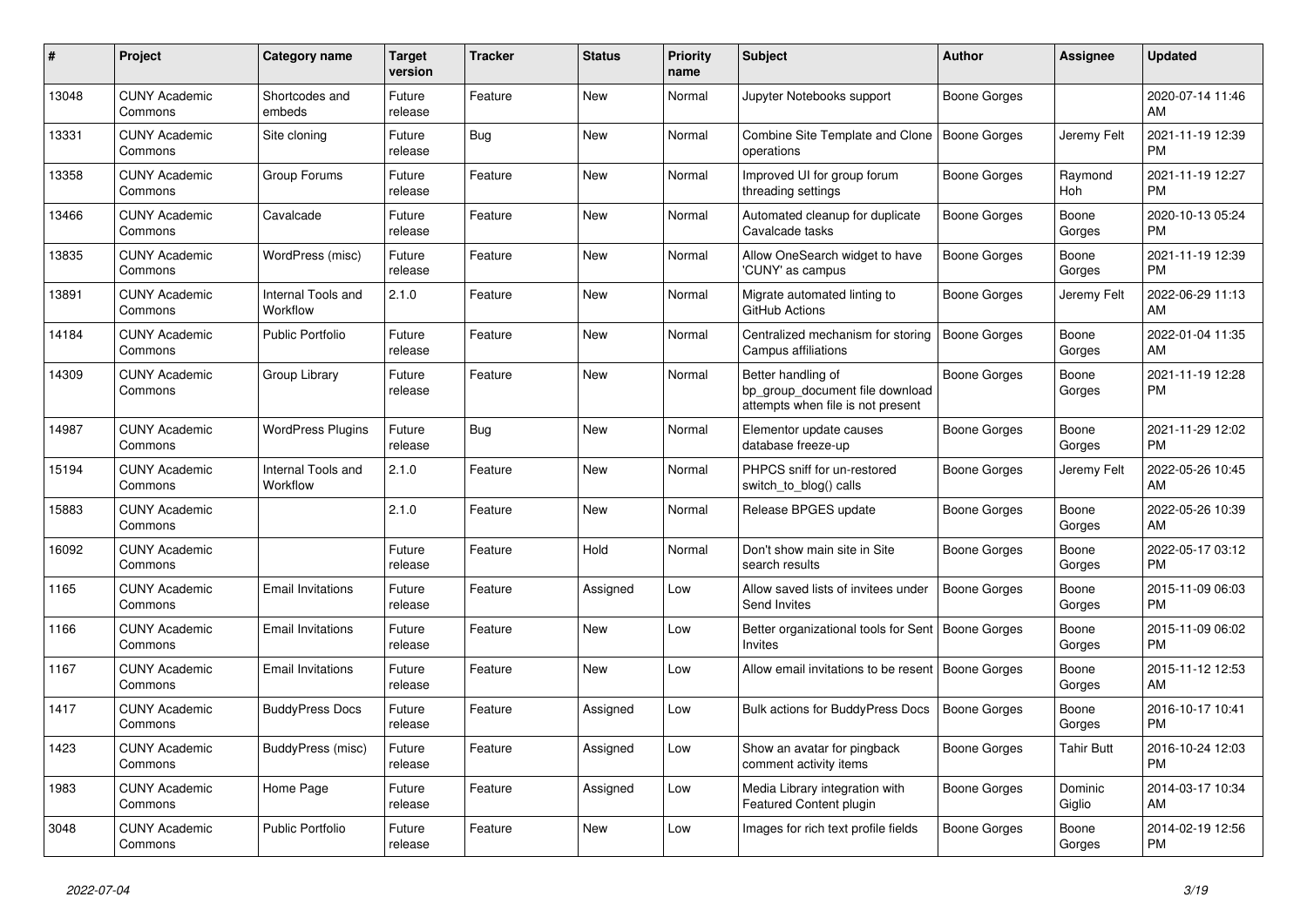| #     | <b>Project</b>                                                          | <b>Category name</b>     | <b>Target</b><br>version | <b>Tracker</b> | <b>Status</b>        | Priority<br>name | <b>Subject</b>                                                   | <b>Author</b>      | Assignee            | <b>Updated</b>                |
|-------|-------------------------------------------------------------------------|--------------------------|--------------------------|----------------|----------------------|------------------|------------------------------------------------------------------|--------------------|---------------------|-------------------------------|
| 6749  | <b>CUNY Academic</b><br>Commons                                         | Events                   | Future<br>release        | Bug            | <b>New</b>           | Low              | BPEO iCal request can trigger<br>very large number of DB queries | Boone Gorges       | Raymond<br>Hoh      | 2016-11-15 10:09<br><b>PM</b> |
| 1460  | <b>CUNY Academic</b><br>Commons                                         | Analytics                | Future<br>release        | Feature        | Assigned             | Normal           | <b>Update System Report</b>                                      | <b>Brian Foote</b> | Boone<br>Gorges     | 2015-11-09 06:13<br><b>PM</b> |
| 860   | <b>CUNY Academic</b><br>Commons                                         | Design                   | Future<br>release        | Design/UX      | Assigned             | Normal           | <b>Standardize Button Treatment</b><br><b>Across the Commons</b> | Chris Stein        | <b>Chris Stein</b>  | 2014-05-01 09:45<br>AM        |
| 2666  | <b>CUNY Academic</b><br>Commons                                         | About page               | Not tracked              | Documentation  | Assigned             | Normal           | <b>Update About Text</b>                                         | Chris Stein        | Luke Waltzer        | 2016-03-04 11:19<br>AM        |
| 2881  | <b>CUNY Academic</b><br>Commons                                         | <b>Public Portfolio</b>  | Future<br>release        | Feature        | Assigned             | Normal           | Redesign the UX for Profiles                                     | Chris Stein        | Chris Stein         | 2016-10-13 12:45<br><b>PM</b> |
| 3059  | <b>CUNY Academic</b><br>Commons                                         | Group Forums             | Future<br>release        | Design/UX      | New                  | Normal           | Forum Post Permissable Content<br><b>Explanatory Text</b>        | Chris Stein        | Chris Stein         | 2015-04-02 11:27<br>AM        |
| 3565  | <b>CUNY Academic</b><br>Commons                                         | My Commons               | Not tracked              | Documentation  | <b>New</b>           | Normal           | Load Newest inconsistencies                                      | Chris Stein        | scott voth          | 2015-11-09 01:16<br><b>PM</b> |
| 13199 | <b>CUNY Academic</b><br>Commons                                         | Group Forums             | Future<br>release        | Feature        | <b>New</b>           | Normal           | Favoring Groups over bbPress<br>plugin                           | Colin McDonald     | Colin<br>McDonald   | 2021-11-19 12:28<br><b>PM</b> |
| 13370 | <b>CUNY Academic</b><br>Commons                                         | Group Library            | Future<br>release        | Feature        | <b>New</b>           | Normal           | Library bulk deletion and folder<br>editing                      | Colin McDonald     | Boone<br>Gorges     | 2020-10-13 10:41<br>AM        |
| 15210 | <b>CUNY Academic</b><br>Commons                                         | Analytics                | Not tracked              | Design/UX      | New                  | Normal           | Google Analytics improvements                                    | Colin McDonald     | Boone<br>Gorges     | 2022-05-24 10:47<br>AM        |
| 9729  | <b>CUNY Academic</b><br>Commons                                         | <b>SEO</b>               | Not tracked              | Support        | <b>New</b>           | Normal           | 503 Errors showing on<br>newlaborforum.cuny.edu                  | Diane Krauthamer   | Raymond<br>Hoh      | 2018-05-22 04:48<br><b>PM</b> |
| 3615  | <b>CUNY Academic</b><br>Commons                                         | Redmine                  | Not tracked              | Feature        | New                  | Low              | Create Redmine issues via email                                  | Dominic Giglio     | Boone<br>Gorges     | 2017-11-16 11:36<br>AM        |
| 11968 | JustPublics@365<br>MediaCamp                                            |                          |                          | Feature        | New                  | Normal           | Nanoscience Retractable Display<br>Unit                          | Donald Cherry      | Bonnie<br>Eissner   | 2021-02-19 08:50<br>AM        |
| 12062 | AD/O365 Transition<br>from NonMatric to<br><b>Matriculated Students</b> |                          |                          | Feature        | In Progress          | Normal           | create solution and console<br>project                           | Emilio Rodriguez   | Emilio<br>Rodriguez | 2019-11-12 03:56<br><b>PM</b> |
| 13457 | <b>CUNY Academic</b><br>Commons                                         | Group Forums             | 2.0.3                    | Bug            | <b>New</b>           | High             | Forum post not sending<br>notifications                          | Filipa Calado      | Raymond<br>Hoh      | 2022-06-29 11:32<br>AM        |
| 11545 | <b>CUNY Academic</b><br>Commons                                         | <b>WordPress Plugins</b> | Not tracked              | Support        | <b>New</b>           | Normal           | Twitter searches in WordPress                                    | Gina Cherry        | Matt Gold           | 2019-09-23 01:03<br><b>PM</b> |
| 11649 | <b>CUNY Academic</b><br>Commons                                         | <b>WordPress Plugins</b> | 2.0.3                    | Bug            | In Progress          | Normal           | CC license displayed on every<br>page                            | Gina Cherry        | Raymond<br>Hoh      | 2022-06-29 11:32<br>AM        |
| 12004 | <b>CUNY Academic</b><br>Commons                                         |                          | Not tracked              | Support        | Reporter<br>Feedback | Normal           | Notifications for spam blog<br>comments                          | Gina Cherry        | Raymond<br>Hoh      | 2019-11-01 12:05<br><b>PM</b> |
| 14842 | <b>CUNY Academic</b><br>Commons                                         |                          | Not tracked              | Support        | Reporter<br>Feedback | Normal           | Question about widgets and block<br>editor                       | Gina Cherry        |                     | 2021-10-06 03:01<br><b>PM</b> |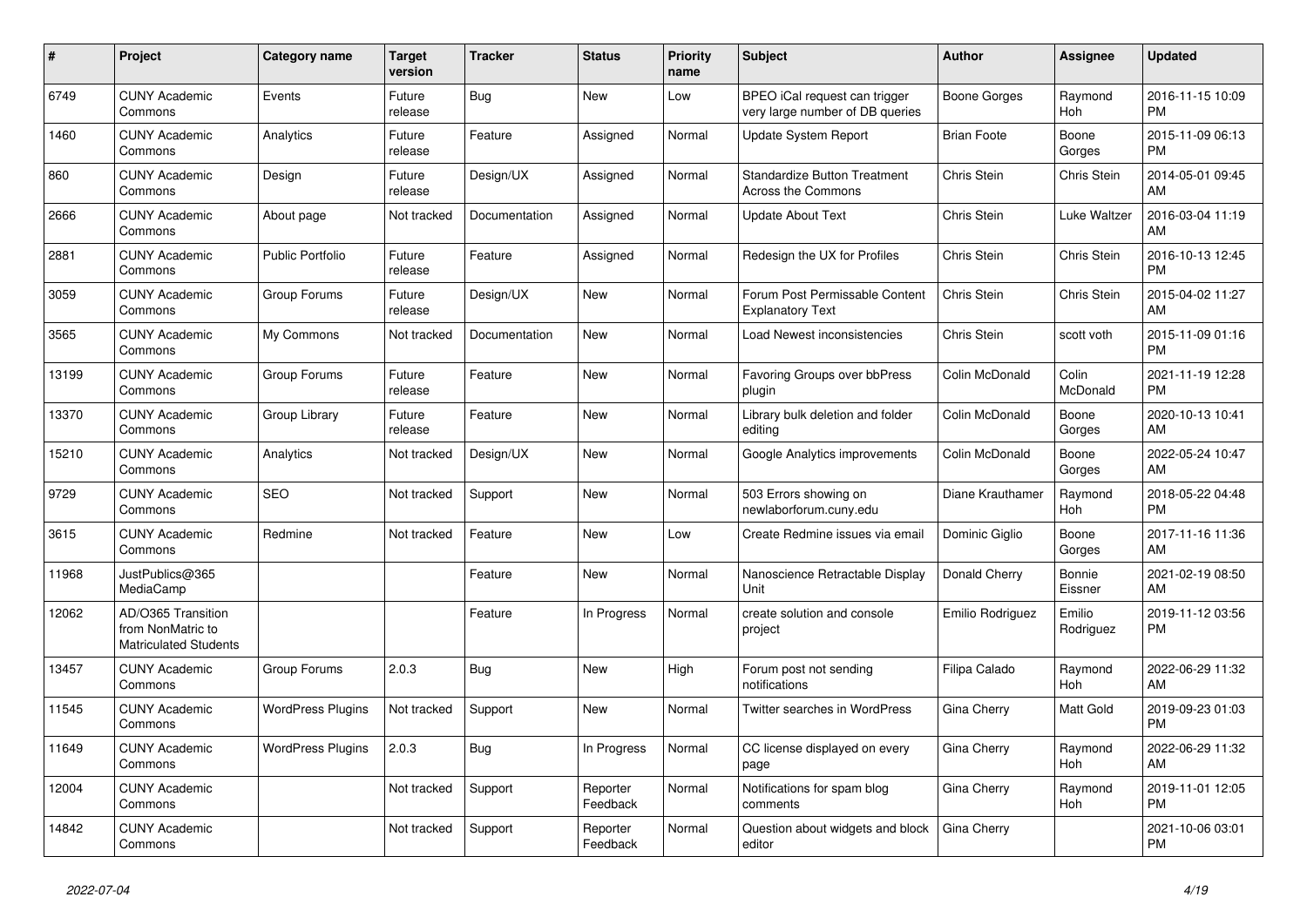| #     | Project                         | <b>Category name</b>     | <b>Target</b><br>version | <b>Tracker</b> | <b>Status</b>        | <b>Priority</b><br>name | <b>Subject</b>                                                               | <b>Author</b> | Assignee            | <b>Updated</b>                |
|-------|---------------------------------|--------------------------|--------------------------|----------------|----------------------|-------------------------|------------------------------------------------------------------------------|---------------|---------------------|-------------------------------|
| 3473  | <b>CUNY Academic</b><br>Commons | <b>User Experience</b>   | Future<br>release        | Feature        | Assigned             | Normal                  | Commons profile: Add help info<br>about "Positions" replacing "title"        | Keith Miyake  | Samantha<br>Raddatz | 2015-11-09 02:28<br><b>PM</b> |
| 6755  | <b>CUNY Academic</b><br>Commons | WordPress (misc)         | Future<br>release        | Bug            | New                  | Normal                  | Cannot Deactivate Plugin                                                     | Laura Kane    |                     | 2016-11-16 01:12<br><b>PM</b> |
| 9289  | <b>CUNY Academic</b><br>Commons | <b>WordPress Plugins</b> | Future<br>release        | Bug            | Reporter<br>Feedback | Normal                  | Email Users Plugin                                                           | Laurie Hurson | Boone<br>Gorges     | 2018-10-24 12:34<br><b>PM</b> |
| 11131 | <b>CUNY Academic</b><br>Commons |                          | Future<br>release        | Feature        | Reporter<br>Feedback | Normal                  | Image Annotation Plugins                                                     | Laurie Hurson |                     | 2019-02-26 11:33<br>AM        |
| 11415 | <b>CUNY Academic</b><br>Commons | <b>WordPress Plugins</b> | Not tracked              | <b>Bug</b>     | Reporter<br>Feedback | Normal                  | <b>Blog Subscriptions in Jetpack</b>                                         | Laurie Hurson |                     | 2019-05-14 10:34<br>AM        |
| 11789 | <b>CUNY Academic</b><br>Commons | Courses                  | Future<br>release        | Feature        | New                  | Normal                  | Ability to remove item from<br>Courses list                                  | Laurie Hurson | Sonja Leix          | 2019-09-24 12:28<br><b>PM</b> |
| 11843 | <b>CUNY Academic</b><br>Commons | WordPress (misc)         | Future<br>release        | Design/UX      | <b>New</b>           | Normal                  | Tweaking the Gutenberg Editor<br>Interface                                   | Laurie Hurson |                     | 2022-04-26 12:00<br><b>PM</b> |
| 11879 | <b>CUNY Academic</b><br>Commons |                          | Not tracked              | <b>Bug</b>     | <b>New</b>           | Normal                  | Hypothesis comments appearing<br>on multiple, different pdfs across<br>blogs | Laurie Hurson | Laurie Hurson       | 2019-09-19 02:39<br><b>PM</b> |
| 12121 | <b>CUNY Academic</b><br>Commons | <b>WordPress Plugins</b> | 2.0.3                    | Feature        | Reporter<br>Feedback | Normal                  | Embedding H5P Iframes on<br><b>Commons Site</b>                              | Laurie Hurson | Boone<br>Gorges     | 2022-06-29 11:32<br>AM        |
| 12328 | <b>CUNY Academic</b><br>Commons |                          | Not tracked              | Support        | New                  | Normal                  | Sign up Code for Non-CUNY<br>Faculty                                         | Laurie Hurson |                     | 2020-01-28 10:25<br>AM        |
| 12438 | <b>CUNY Academic</b><br>Commons | Courses                  | Not tracked              | <b>Bug</b>     | New                  | Normal                  | Site appearing twice                                                         | Laurie Hurson | Boone<br>Gorges     | 2020-02-18 01:34<br><b>PM</b> |
| 12446 | <b>CUNY Academic</b><br>Commons | Groups (misc)            | Future<br>release        | Feature        | Reporter<br>Feedback | Normal                  | Toggle default site to group forum<br>posting                                | Laurie Hurson | Laurie Hurson       | 2020-03-10 11:57<br>AM        |
| 12484 | <b>CUNY Academic</b><br>Commons |                          | Not tracked              | Support        | Reporter<br>Feedback | Normal                  | Sign up Code for COIL Course<br>starting in March                            | Laurie Hurson | Matt Gold           | 2020-03-02 02:26<br><b>PM</b> |
| 13650 | <b>CUNY Academic</b><br>Commons | Group Library            | Future<br>release        | Feature        | New                  | Normal                  | Forum Attachments in Group<br>Library                                        | Laurie Hurson |                     | 2021-11-19 12:30<br><b>PM</b> |
| 14475 | <b>CUNY Academic</b><br>Commons |                          | Not tracked              | Publicity      | <b>New</b>           | Normal                  | OER Showcase Page                                                            | Laurie Hurson | Laurie Hurson       | 2021-09-14 10:46<br>AM        |
| 14504 | <b>CUNY Academic</b><br>Commons |                          | Not tracked              | Publicity      | Reporter<br>Feedback | Normal                  | Adding showcases to home page<br>menu                                        | Laurie Hurson | Boone<br>Gorges     | 2022-01-19 03:26<br><b>PM</b> |
| 14538 | <b>CUNY Academic</b><br>Commons |                          | Not tracked              | Support        | Reporter<br>Feedback | Normal                  | <b>Weebly To Commons</b>                                                     | Laurie Hurson |                     | 2021-09-14 10:47<br>AM        |
| 14787 | <b>CUNY Academic</b><br>Commons | Plugin Packages          | Future<br>release        | Feature        | New                  | Normal                  | Creating a "Design" plugin<br>package                                        | Laurie Hurson | scott voth          | 2022-04-27 04:56<br><b>PM</b> |
| 14936 | <b>CUNY Academic</b><br>Commons |                          |                          | Bug            | <b>New</b>           | Normal                  | Commons websites blocked by<br>SPS campus network                            | Laurie Hurson |                     | 2021-11-03 03:57<br><b>PM</b> |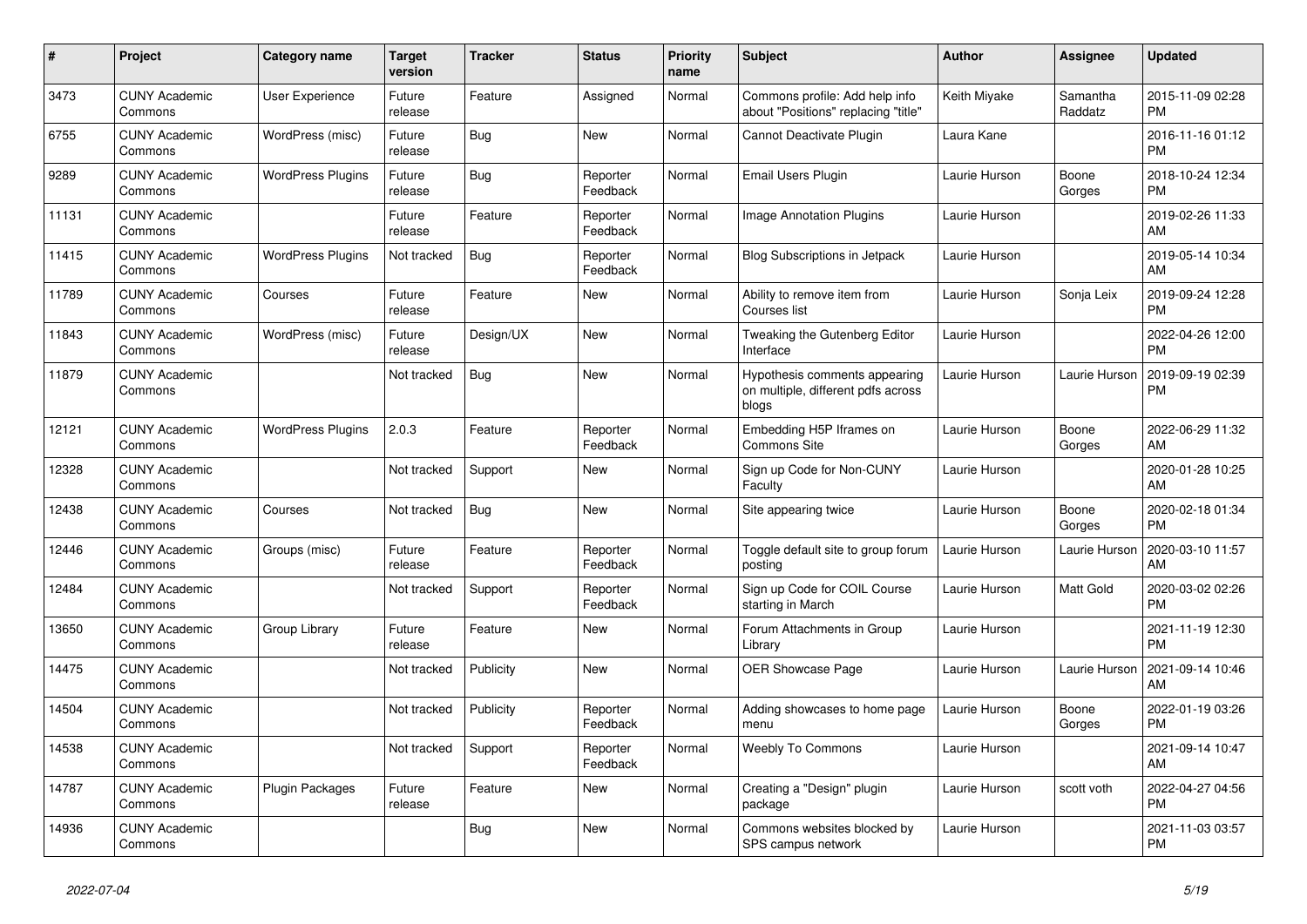| #     | Project                         | <b>Category name</b>      | <b>Target</b><br>version | <b>Tracker</b> | <b>Status</b>        | <b>Priority</b><br>name | <b>Subject</b>                                                       | <b>Author</b> | <b>Assignee</b>     | <b>Updated</b>                |
|-------|---------------------------------|---------------------------|--------------------------|----------------|----------------------|-------------------------|----------------------------------------------------------------------|---------------|---------------------|-------------------------------|
| 14940 | <b>CUNY Academic</b><br>Commons |                           |                          | Bug            | <b>New</b>           | Normal                  | Discrepancy between Commons<br>profile "sites" and actual # of sites | Laurie Hurson |                     | 2021-11-08 11:09<br>AM        |
| 15176 | <b>CUNY Academic</b><br>Commons |                           | Not tracked              | Support        | Reporter<br>Feedback | Normal                  | Archiving Q Writing & Old<br>Wordpress Sites on the Commons          | Laurie Hurson |                     | 2022-02-08 10:28<br>AM        |
| 15613 | <b>CUNY Academic</b><br>Commons |                           | 2.0.3                    | Feature        | Reporter<br>Feedback | Normal                  | Adding "Passster" plugin                                             | Laurie Hurson |                     | 2022-06-29 11:32<br>AM        |
| 15757 | <b>CUNY Academic</b><br>Commons |                           |                          | Bug            | <b>New</b>           | Normal                  | Members # do not match                                               | Laurie Hurson |                     | 2022-03-30 04:52<br><b>PM</b> |
| 15923 | <b>CUNY Academic</b><br>Commons |                           | Not tracked              | Feature        | Reporter<br>Feedback | Normal                  | <b>Bellows Plugin Adjustments</b>                                    | Laurie Hurson |                     | 2022-04-20 10:10<br>AM        |
| 16199 | <b>CUNY Academic</b><br>Commons | <b>Directories</b>        | 2.0.3                    | Bug            | <b>New</b>           | Normal                  | Removed "Semester" Filter from<br><b>Courses Directory</b>           | Laurie Hurson | Boone<br>Gorges     | 2022-06-29 11:32<br>AM        |
| 9060  | <b>CUNY Academic</b><br>Commons | Commons In A Box          | Not tracked              | <b>Bug</b>     | Hold                 | Normal                  | Problems with CBox image library<br>upload                           | Lisa Rhody    | Raymond<br>Hoh      | 2018-01-10 03:26<br><b>PM</b> |
| 2175  | <b>CUNY Academic</b><br>Commons | WordPress (misc)          | Not tracked              | Support        | Assigned             | Normal                  | Subscibe 2 vs. Jetpack<br>subscription options                       | local admin   | Matt Gold           | 2016-01-26 04:58<br><b>PM</b> |
| 2612  | <b>CUNY Academic</b><br>Commons |                           | Not tracked              | Publicity      | Assigned             | Normal                  | Pinterest site for the Commons                                       | local admin   | Sarah<br>Morgano    | 2016-03-04 11:19<br>AM        |
| 2325  | <b>CUNY Academic</b><br>Commons | BuddyPress (misc)         | Future<br>release        | Feature        | Assigned             | Low                     | Profile should have separate fields<br>for first/last names          | local admin   | Boone<br>Gorges     | 2015-11-09 06:09<br><b>PM</b> |
| 2610  | <b>CUNY Academic</b><br>Commons | Group Invitations         | Future<br>release        | Feature        | Assigned             | Low                     | Request: Custom invitation<br>message to group invites               | local admin   | Boone<br>Gorges     | 2015-11-09 06:13<br><b>PM</b> |
| 6644  | <b>CUNY Academic</b><br>Commons |                           | Not tracked              | <b>Bug</b>     | Reporter<br>Feedback | High                    | White Screen at Login Pge                                            | Luke Waltzer  | Raymond<br>Hoh      | 2016-11-21 10:34<br><b>PM</b> |
| 5225  | <b>CUNY Academic</b><br>Commons | Registration              | Future<br>release        | Feature        | Assigned             | Normal                  | On-boarding Issues                                                   | Luke Waltzer  | Samantha<br>Raddatz | 2016-02-12 02:58<br><b>PM</b> |
| 5268  | <b>CUNY Academic</b><br>Commons | Group Forums              | Future<br>release        | Bug            | Assigned             | Normal                  | Long-time to post to multiple<br>groups                              | Luke Waltzer  | Daniel Jones        | 2016-09-07 06:31<br><b>PM</b> |
| 5317  | <b>CUNY Academic</b><br>Commons | Group Blogs               | Not tracked              | <b>Bug</b>     | Reporter<br>Feedback | Normal                  | Notifications of New Post Didn't<br>Come                             | Luke Waltzer  | Samantha<br>Raddatz | 2016-03-21 10:41<br><b>PM</b> |
| 6078  | <b>CUNY Academic</b><br>Commons | <b>Blogs (BuddyPress)</b> | Future<br>release        | Feature        | <b>New</b>           | Normal                  | <b>Explore Adding Network Blog</b><br>Metadata Plugin                | Luke Waltzer  | Luke Waltzer        | 2016-10-11 10:29<br><b>PM</b> |
| 7624  | <b>CUNY Academic</b><br>Commons | BuddyPress (misc)         | Future<br>release        | Design/UX      | New                  | Normal                  | <b>BP</b> Notifications                                              | Luke Waltzer  | Paige Dupont        | 2017-02-08 10:43<br><b>PM</b> |
| 7928  | <b>CUNY Academic</b><br>Commons | Group Forums              | Not tracked              | Bug            | <b>New</b>           | Normal                  | Duplicate Forum post                                                 | Luke Waltzer  | Raymond<br>Hoh      | 2017-04-11 09:27<br><b>PM</b> |
| 7981  | <b>CUNY Academic</b><br>Commons | Social Paper              | Future<br>release        | Bug            | <b>New</b>           | Normal                  | Social Paper comments should<br>not go to spam                       | Luke Waltzer  | Boone<br>Gorges     | 2018-04-16 03:52<br><b>PM</b> |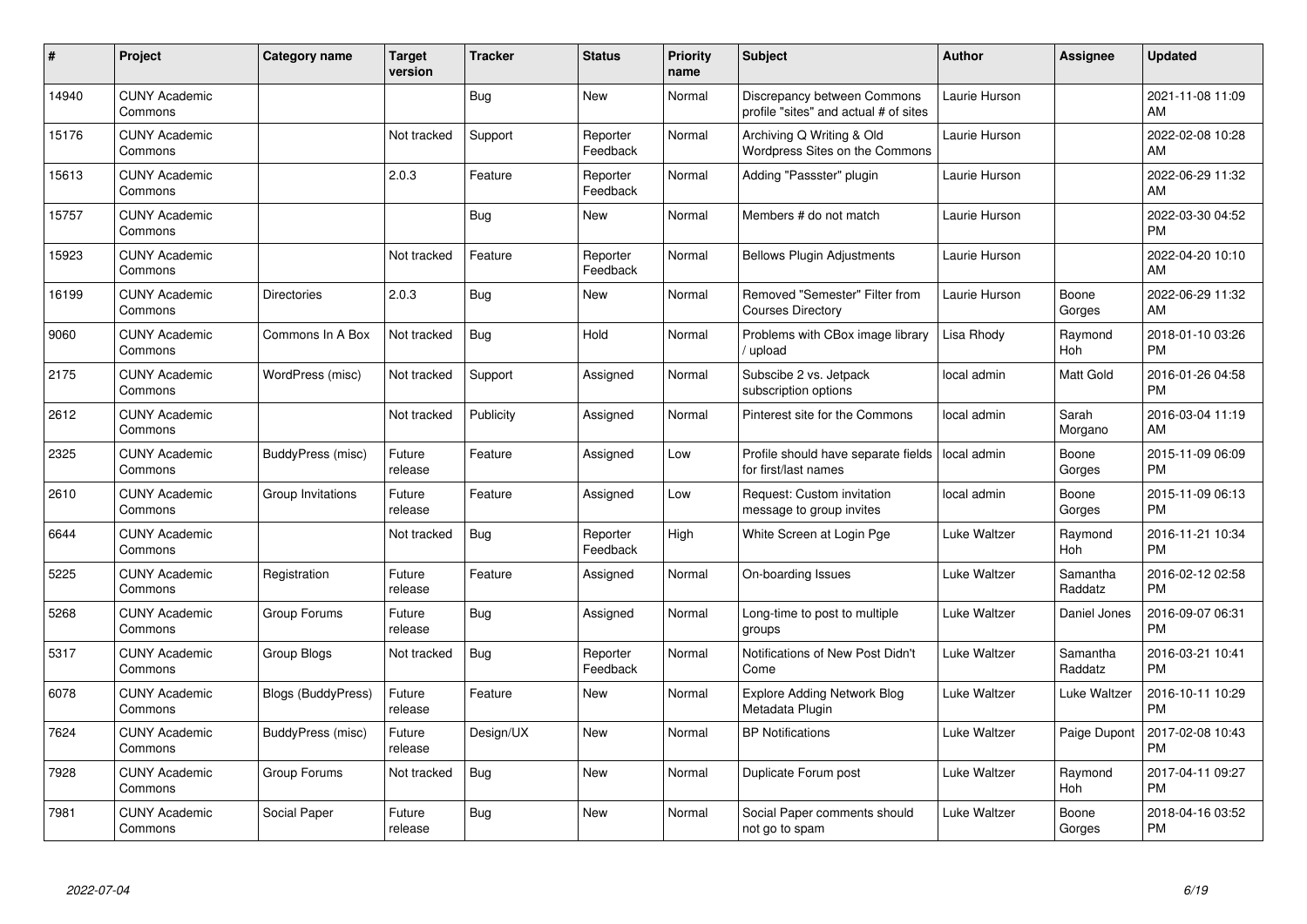| #     | <b>Project</b>                  | Category name              | Target<br>version | <b>Tracker</b> | <b>Status</b>        | <b>Priority</b><br>name | <b>Subject</b>                                                                             | <b>Author</b>   | Assignee            | <b>Updated</b>                |
|-------|---------------------------------|----------------------------|-------------------|----------------|----------------------|-------------------------|--------------------------------------------------------------------------------------------|-----------------|---------------------|-------------------------------|
| 8835  | <b>CUNY Academic</b><br>Commons | Blogs (BuddyPress)         | Future<br>release | Feature        | New                  | Normal                  | Extend cuny.is shortlinks to sites                                                         | Luke Waltzer    | Boone<br>Gorges     | 2022-04-26 11:59<br>AM        |
| 9211  | <b>CUNY Academic</b><br>Commons | <b>WordPress Plugins</b>   | Future<br>release | Support        | Reporter<br>Feedback | Normal                  | Auto-Role Setting in Forum Plugin<br>Causing Some Confusion                                | Luke Waltzer    | Boone<br>Gorges     | 2018-03-13 11:44<br>AM.       |
| 9895  | <b>CUNY Academic</b><br>Commons | Onboarding                 | Future<br>release | Feature        | Assigned             | Normal                  | Add "Accept Invitation"<br>link/button/function to Group<br>and/or Site invitation emails? | Luke Waltzer    | Boone<br>Gorges     | 2018-06-07 12:42<br><b>PM</b> |
| 13430 | <b>CUNY Academic</b><br>Commons | Reply By Email             | Not tracked       | <b>Bug</b>     | New                  | Normal                  | Delay in RBE                                                                               | Luke Waltzer    | Raymond<br>Hoh      | 2020-10-13 11:16<br>AM        |
| 6356  | <b>CUNY Academic</b><br>Commons | <b>WordPress Plugins</b>   | Future<br>release | Bug            | Reporter<br>Feedback | Low                     | Should Subscribe2 be<br>deprecated?                                                        | Luke Waltzer    |                     | 2017-03-20 12:20<br><b>PM</b> |
| 6389  | <b>CUNY Academic</b><br>Commons | <b>BuddyPress Docs</b>     | Future<br>release | Feature        | <b>New</b>           | Low                     | Make Discussion Area Visible<br>When Editing a Doc                                         | Luke Waltzer    | Boone<br>Gorges     | 2016-10-21 04:16<br><b>PM</b> |
| 6392  | <b>CUNY Academic</b><br>Commons | Group Forums               | Future<br>release | Design/UX      | Assigned             | Low                     | Composition/Preview Panes in<br>Forum Posts                                                | Luke Waltzer    | Paige Dupont        | 2016-10-21 04:26<br><b>PM</b> |
| 7828  | <b>CUNY Academic</b><br>Commons |                            | Not tracked       | Feature        | Assigned             | Normal                  | Theme Assessment 2017                                                                      | Margaret Galvan | Margaret<br>Galvan  | 2017-05-02 10:41<br><b>PM</b> |
| 8078  | <b>CUNY Academic</b><br>Commons | <b>WordPress Plugins</b>   | Future<br>release | System Upgrade | Assigned             | Normal                  | <b>CommentPress Updates</b>                                                                | Margaret Galvan | Christian<br>Wach   | 2017-05-08 03:49<br><b>PM</b> |
| 8211  | <b>CUNY Academic</b><br>Commons | <b>WordPress Themes</b>    | Future<br>release | Feature        | New                  | Normal                  | Theme Suggestions: Material<br>Design-Inspired Themes                                      | Margaret Galvan | Margaret<br>Galvan  | 2017-08-07 02:48<br><b>PM</b> |
| 15685 | <b>CUNY Academic</b><br>Commons |                            |                   | Support        | New                  | High                    | problem with chrome?                                                                       | Marilyn Weber   |                     | 2022-04-25 03:40<br><b>PM</b> |
| 5199  | <b>CUNY Academic</b><br>Commons | Social Paper               | Future<br>release | Feature        | <b>New</b>           | Normal                  | add tables to the SP editor                                                                | Marilyn Weber   |                     | 2016-10-24 11:27<br>AM        |
| 5205  | <b>CUNY Academic</b><br>Commons | Social Paper               | Future<br>release | Feature        | <b>New</b>           | Normal                  | Social Paper folders                                                                       | Marilyn Weber   |                     | 2016-02-11 10:24<br><b>PM</b> |
| 5282  | <b>CUNY Academic</b><br>Commons | Social Paper               | Future<br>release | Bug            | New                  | Normal                  | Replying via email directs to paper<br>but not individual comment.                         | Marilyn Weber   | Raymond<br>Hoh      | 2016-03-02 01:48<br><b>PM</b> |
| 5397  | <b>CUNY Academic</b><br>Commons | Social Paper               | Future<br>release | Feature        | <b>New</b>           | Normal                  | frustrating to have to<br>enable/disable in SP                                             | Marilyn Weber   | Samantha<br>Raddatz | 2016-04-20 03:39<br><b>PM</b> |
| 5992  | <b>CUNY Academic</b><br>Commons | <b>Email Notifications</b> | Future<br>release | Feature        | New                  | Normal                  | Changing the From line of<br>autogenerated blog emails                                     | Marilyn Weber   |                     | 2018-09-27 05:19<br><b>PM</b> |
| 8607  | <b>CUNY Academic</b><br>Commons |                            | Not tracked       | Support        | <b>New</b>           | Normal                  | Paypal?                                                                                    | Marilyn Weber   | Matt Gold           | 2018-05-15 01:37<br><b>PM</b> |
| 9207  | <b>CUNY Academic</b><br>Commons |                            | Future<br>release | Support        | Reporter<br>Feedback | Normal                  | display dashboards made in<br>Tableau?                                                     | Marilyn Weber   | Boone<br>Gorges     | 2018-04-10 10:42<br>AM.       |
| 9835  | <b>CUNY Academic</b><br>Commons | Group Forums               | Future<br>release | Bug            | Assigned             | Normal                  | add a "like" function?                                                                     | Marilyn Weber   | <b>Erik Trainer</b> | 2018-06-05 01:49<br>PM        |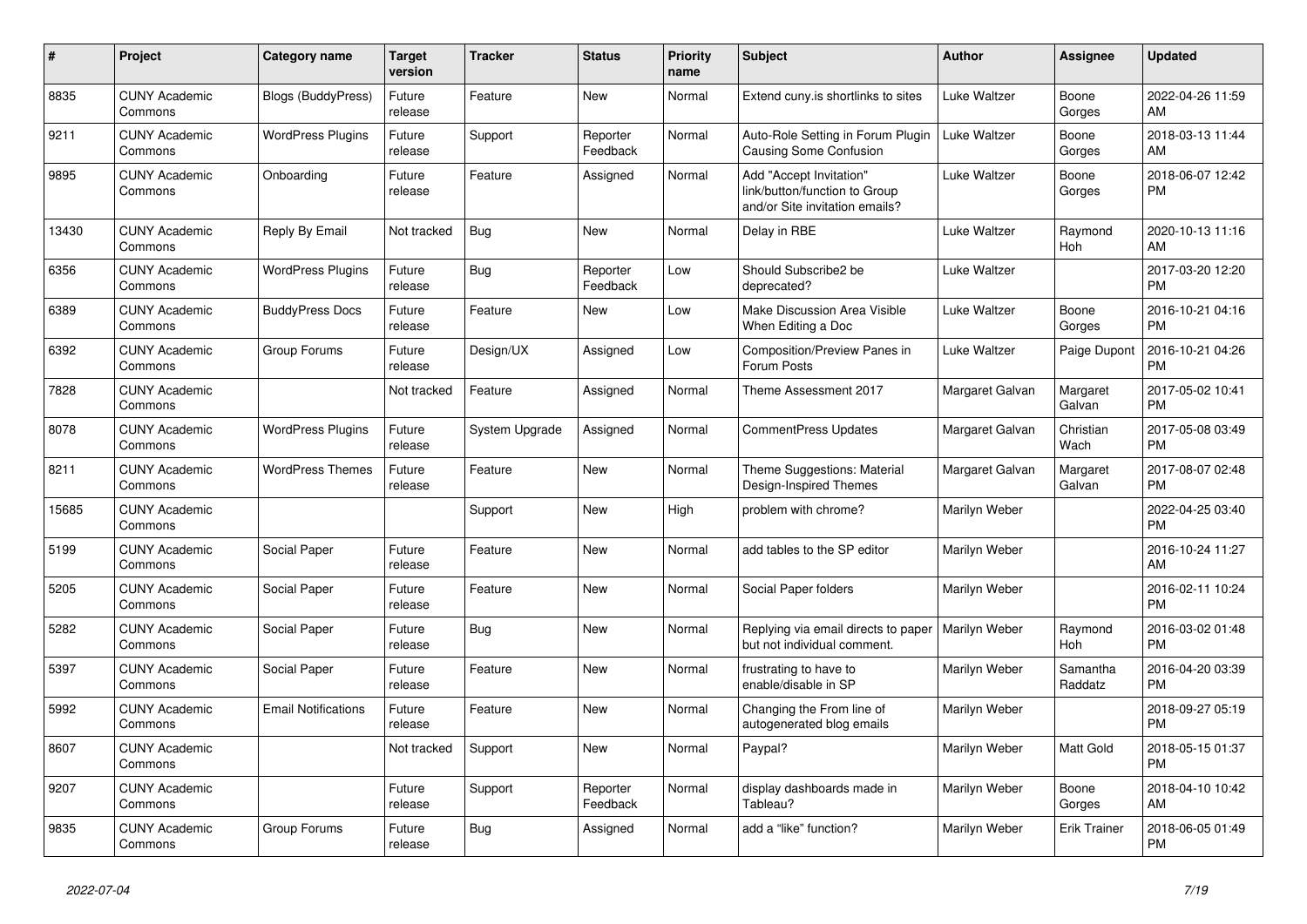| #     | <b>Project</b>                  | <b>Category name</b>      | <b>Target</b><br>version | <b>Tracker</b> | <b>Status</b>        | <b>Priority</b><br>name | <b>Subject</b>                                                                                | <b>Author</b> | Assignee         | <b>Updated</b>                |
|-------|---------------------------------|---------------------------|--------------------------|----------------|----------------------|-------------------------|-----------------------------------------------------------------------------------------------|---------------|------------------|-------------------------------|
| 10273 | <b>CUNY Academic</b><br>Commons | Registration              | Not tracked              | Support        | Reporter<br>Feedback | Normal                  | users combining CF and campus<br>address                                                      | Marilyn Weber |                  | 2019-09-18 10:58<br>AM        |
| 10657 | <b>CUNY Academic</b><br>Commons |                           | Not tracked              | Support        | Reporter<br>Feedback | Normal                  | child theme problems                                                                          | Marilyn Weber |                  | 2018-11-08 01:19<br><b>PM</b> |
| 11149 | <b>CUNY Academic</b><br>Commons |                           | Not tracked              | Support        | Reporter<br>Feedback | Normal                  | comments getting blocked                                                                      | Marilyn Weber | Raymond<br>Hoh   | 2019-03-26 11:40<br>AM        |
| 11509 | <b>CUNY Academic</b><br>Commons |                           | Not tracked              | Support        | Reporter<br>Feedback | Normal                  | deleted Page causing a Menu<br>problem?                                                       | Marilyn Weber |                  | 2019-06-04 09:54<br><b>AM</b> |
| 11519 | <b>CUNY Academic</b><br>Commons |                           | Not tracked              | Support        | Assigned             | Normal                  | comment option not appearing                                                                  | Marilyn Weber |                  | 2019-09-24 10:28<br>AM        |
| 11771 | <b>CUNY Academic</b><br>Commons |                           | Not tracked              | Support        | Reporter<br>Feedback | Normal                  | post displays in sections                                                                     | Marilyn Weber |                  | 2019-08-20 10:34<br>AM        |
| 11787 | <b>CUNY Academic</b><br>Commons |                           | Not tracked              | Support        | Reporter<br>Feedback | Normal                  | automated comments notifications<br>on ZenDesk                                                | Marilyn Weber |                  | 2019-08-26 06:18<br><b>PM</b> |
| 11848 | <b>CUNY Academic</b><br>Commons |                           | Not tracked              | Support        | Hold                 | Normal                  | a Dean of Faculty wants to share<br>a large file                                              | Marilyn Weber |                  | 2019-09-24 08:44<br>AM.       |
| 12350 | <b>CUNY Academic</b><br>Commons | <b>Blogs (BuddyPress)</b> | Not tracked              | Support        | Reporter<br>Feedback | Normal                  | URL creation problem                                                                          | Marilyn Weber |                  | 2020-02-03 11:27<br>AM        |
| 12352 | <b>CUNY Academic</b><br>Commons |                           | Not tracked              | Support        | New                  | Normal                  | "posts list" page builder block<br>option                                                     | Marilyn Weber |                  | 2020-02-03 01:29<br><b>PM</b> |
| 12360 | <b>CUNY Academic</b><br>Commons | <b>WordPress Themes</b>   | Not tracked              | Bug            | Reporter<br>Feedback | Normal                  | site just says "DANTE We are<br>currently in maintenance mode,<br>please check back shortly." | Marilyn Weber |                  | 2020-02-04 12:13<br><b>PM</b> |
| 12382 | <b>CUNY Academic</b><br>Commons | Membership                | Not tracked              | Support        | New                  | Normal                  | Email request change                                                                          | Marilyn Weber | Marilyn<br>Weber | 2020-02-06 12:56<br><b>PM</b> |
| 12741 | <b>CUNY Academic</b><br>Commons | <b>WordPress Plugins</b>  | Not tracked              | Support        | Reporter<br>Feedback | Normal                  | Tableau Public Viz Block                                                                      | Marilyn Weber | Raymond<br>Hoh   | 2020-05-12 11:00<br>AM        |
| 13034 | <b>CUNY Academic</b><br>Commons |                           | Not tracked              | Support        | Reporter<br>Feedback | Normal                  | a site is asking people to join the<br>Commons to get a download                              | Marilyn Weber |                  | 2020-07-12 07:23<br>AM        |
| 13255 | <b>CUNY Academic</b><br>Commons |                           | Not tracked              | Support        | Reporter<br>Feedback | Normal                  | Accessibility problems                                                                        | Marilyn Weber |                  | 2020-09-01 05:48<br><b>PM</b> |
| 13286 | <b>CUNY Academic</b><br>Commons |                           | Not tracked              | Support        | <b>New</b>           | Normal                  | problem connecting with<br><b>WordPress app</b>                                               | Marilyn Weber | Raymond<br>Hoh   | 2020-09-08 11:16<br>AM        |
| 13328 | <b>CUNY Academic</b><br>Commons | Group Forums              | Not tracked              | Bug            | Reporter<br>Feedback | Normal                  | cross-posting in two related<br>groups                                                        | Marilyn Weber | Raymond<br>Hoh   | 2020-09-15 10:39<br><b>PM</b> |
| 13975 | <b>CUNY Academic</b><br>Commons | Social Paper              | Not tracked              | Support        | Reporter<br>Feedback | Normal                  | can't approve comments on Social<br>Paper paper                                               | Marilyn Weber |                  | 2021-02-12 09:33<br>AM        |
| 14074 | <b>CUNY Academic</b><br>Commons | WordPress (misc)          | Not tracked              | Support        | Reporter<br>Feedback | Normal                  | page password protection problem                                                              | Marilyn Weber |                  | 2021-03-02 11:03<br>AM        |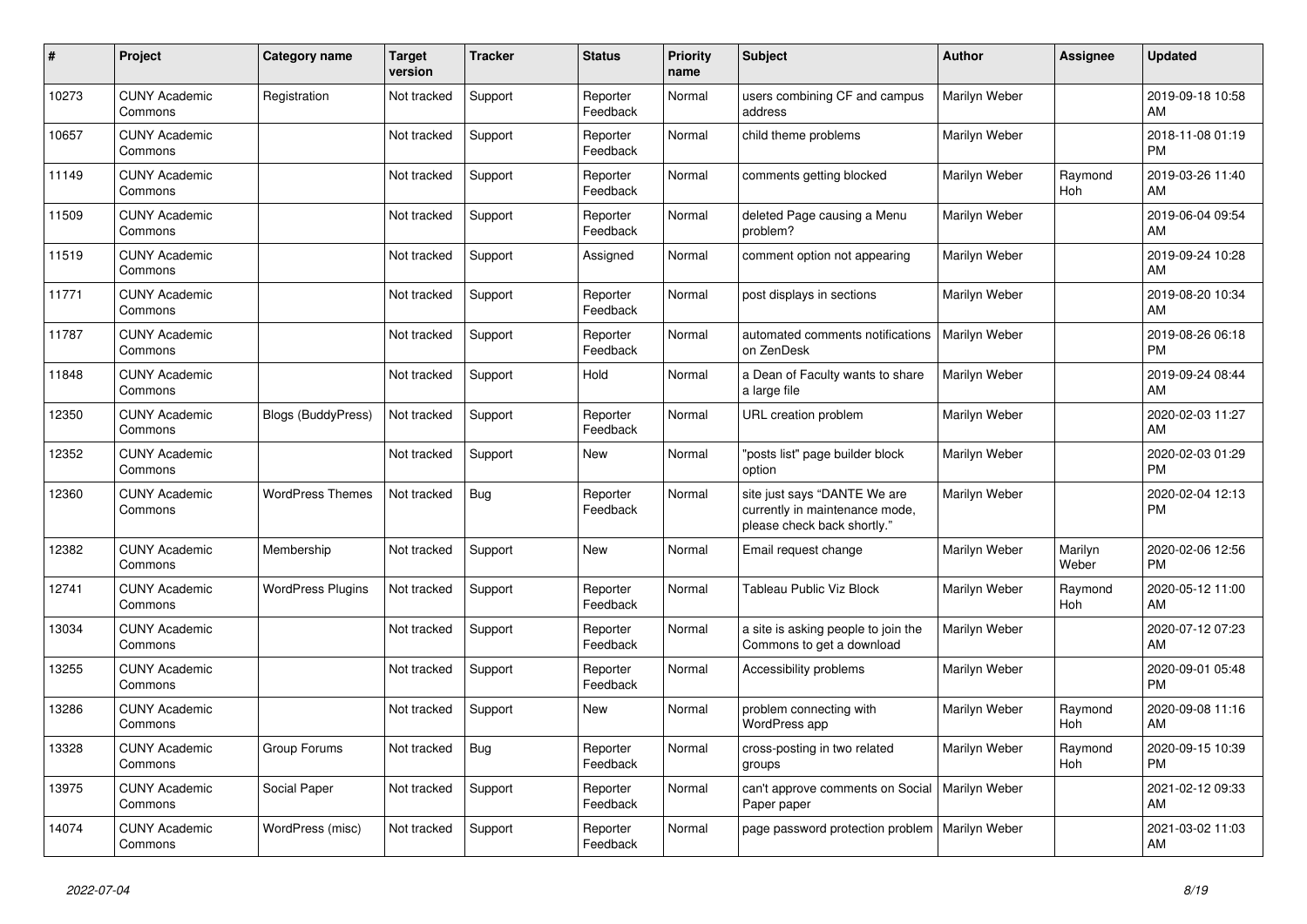| #     | Project                         | <b>Category name</b>       | <b>Target</b><br>version | <b>Tracker</b> | <b>Status</b>        | <b>Priority</b><br>name | <b>Subject</b>                                                                                                                                        | <b>Author</b> | Assignee            | <b>Updated</b>                |
|-------|---------------------------------|----------------------------|--------------------------|----------------|----------------------|-------------------------|-------------------------------------------------------------------------------------------------------------------------------------------------------|---------------|---------------------|-------------------------------|
| 14398 | <b>CUNY Academic</b><br>Commons |                            | Not tracked              | Support        | Reporter<br>Feedback | Normal                  | Events plug-in notification problem                                                                                                                   | Marilyn Weber |                     | 2021-05-11 11:21<br>AM        |
| 14784 | <b>CUNY Academic</b><br>Commons |                            |                          | Support        | Reporter<br>Feedback | Normal                  | User report of logo problem when<br>using Customizer theme                                                                                            | Marilyn Weber |                     | 2021-09-17 10:25<br>AM        |
| 14900 | <b>CUNY Academic</b><br>Commons |                            | Not tracked              | Support        | Reporter<br>Feedback | Normal                  | previous theme?                                                                                                                                       | Marilyn Weber |                     | 2021-10-25 10:31<br>AM        |
| 14911 | <b>CUNY Academic</b><br>Commons | <b>WordPress Themes</b>    | Not tracked              | Support        | New                  | Normal                  | Twentytwentyone theme                                                                                                                                 | Marilyn Weber |                     | 2021-10-28 10:37<br>AM        |
| 15045 | <b>CUNY Academic</b><br>Commons |                            |                          | Support        | <b>New</b>           | Normal                  | no result for KCeL in the search<br>box on the commons                                                                                                | Marilyn Weber |                     | 2021-12-10 11:29<br>AM        |
| 15169 | <b>CUNY Academic</b><br>Commons |                            | 2.0.3                    | Support        | Reporter<br>Feedback | Normal                  | new Prelude website zipfiles for<br>custom theme and other files.                                                                                     | Marilyn Weber |                     | 2022-06-29 11:32<br>AM        |
| 15260 | <b>CUNY Academic</b><br>Commons |                            |                          | Support        | Reporter<br>Feedback | Normal                  | Diacritical markings   European<br><b>Stages</b>                                                                                                      | Marilyn Weber |                     | 2022-02-04 08:16<br>AM        |
| 15370 | <b>CUNY Academic</b><br>Commons |                            |                          | Support        | Reporter<br>Feedback | Normal                  | All-in-One Event Calendar?                                                                                                                            | Marilyn Weber |                     | 2022-02-17 11:03<br>AM        |
| 15565 | <b>CUNY Academic</b><br>Commons |                            |                          | Support        | <b>New</b>           | Normal                  | Events - send updates to an email<br>listserv                                                                                                         | Marilyn Weber |                     | 2022-03-10 01:06<br><b>PM</b> |
| 15655 | <b>CUNY Academic</b><br>Commons |                            | 2.0.3                    | Support        | Reporter<br>Feedback | Normal                  | Event Aggregator plugin?                                                                                                                              | Marilyn Weber |                     | 2022-06-29 11:32<br>AM        |
| 15816 | <b>CUNY Academic</b><br>Commons |                            | Not tracked              | Support        | New                  | Normal                  | slow loading at SPS                                                                                                                                   | Marilyn Weber |                     | 2022-04-05 01:26<br><b>PM</b> |
| 16099 | <b>CUNY Academic</b><br>Commons |                            |                          | Support        | Reporter<br>Feedback | Normal                  | request for Newsletter Glue                                                                                                                           | Marilyn Weber |                     | 2022-05-13 12:14<br><b>PM</b> |
| 16110 | <b>CUNY Academic</b><br>Commons |                            |                          | Support        | Reporter<br>Feedback | Normal                  | remove Creative Commons<br>license from pages?                                                                                                        | Marilyn Weber | Raymond<br>Hoh      | 2022-05-17 06:11<br><b>PM</b> |
| 5050  | <b>CUNY Academic</b><br>Commons | Social Paper               | Future<br>release        | Feature        | New                  | Low                     | Making comments visible in SP<br>editing mode (SP suggestion #1)                                                                                      | Marilyn Weber | Samantha<br>Raddatz | 2019-09-17 11:10<br><b>PM</b> |
| 5052  | <b>CUNY Academic</b><br>Commons | Social Paper               | Future<br>release        | Feature        | <b>New</b>           | Low                     | Sentence by sentence or line by<br>line comments (SP suggestion #3)                                                                                   | Marilyn Weber | Boone<br>Gorges     | 2016-02-11 10:24<br><b>PM</b> |
| 5053  | <b>CUNY Academic</b><br>Commons | Social Paper               | Future<br>release        | Feature        | <b>New</b>           | Low                     | Scrollable menu to add readers<br>(SP suggestion #4)                                                                                                  | Marilyn Weber | Samantha<br>Raddatz | 2016-04-21 05:21<br><b>PM</b> |
| 5058  | <b>CUNY Academic</b><br>Commons | Social Paper               | Future<br>release        | Feature        | <b>New</b>           | Low                     | Can there be a clearer signal that<br>even when comments have<br>already been made you add<br>comments by clicking on the side?<br>(SP suggestion #5) | Marilyn Weber | Samantha<br>Raddatz | 2016-02-11 10:24<br><b>PM</b> |
| 11971 | <b>CUNY Academic</b><br>Commons | <b>Email Notifications</b> | Future<br>release        | Bug            | Reporter<br>Feedback | Low                     | Pictures obscured in emailed post<br>notifications                                                                                                    | Marilyn Weber | Raymond<br>Hoh      | 2019-11-21 01:14<br><b>PM</b> |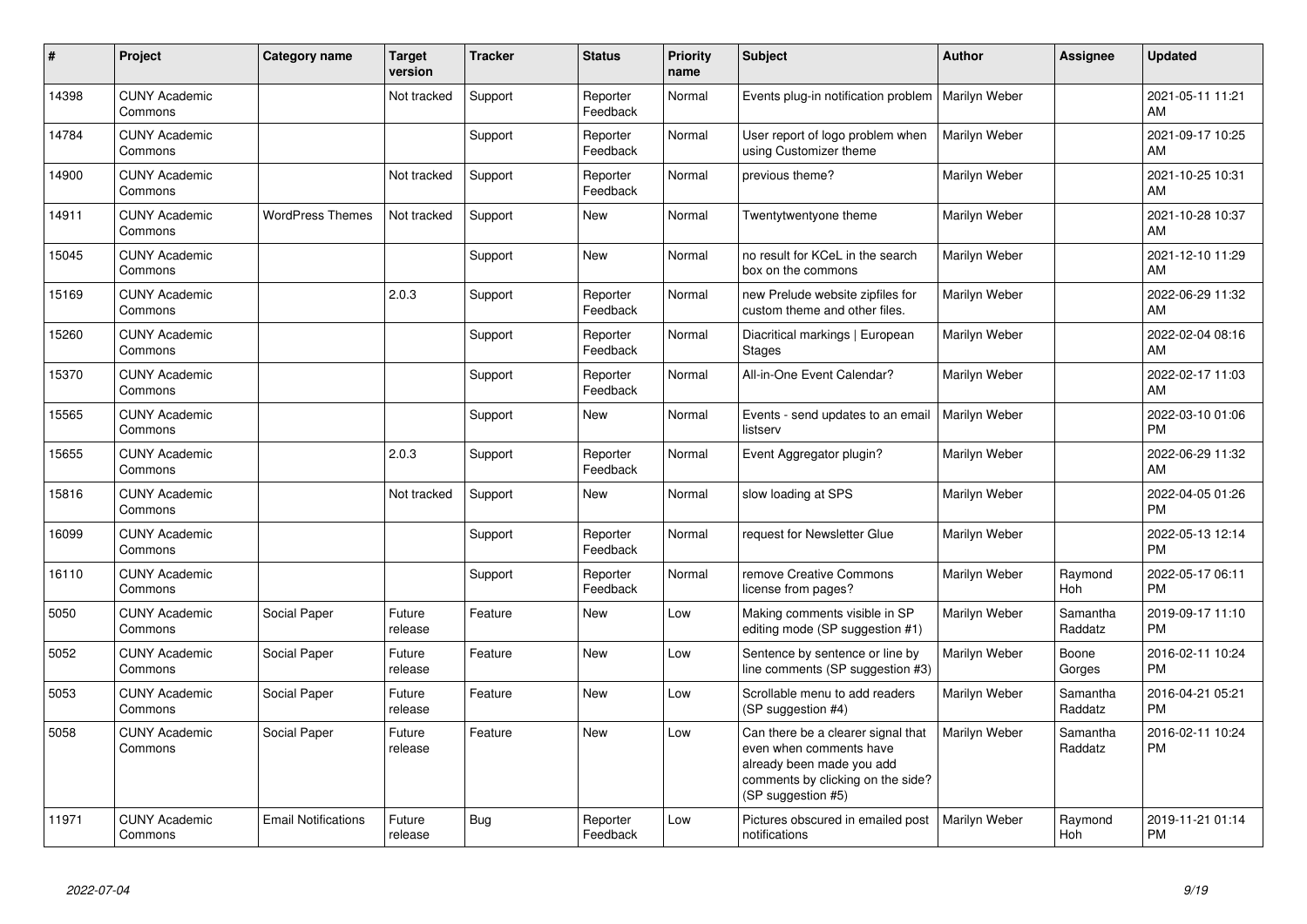| #     | Project                         | <b>Category name</b>      | <b>Target</b><br>version | <b>Tracker</b> | <b>Status</b>        | <b>Priority</b><br>name | <b>Subject</b>                                                     | <b>Author</b>      | <b>Assignee</b>   | <b>Updated</b>                |
|-------|---------------------------------|---------------------------|--------------------------|----------------|----------------------|-------------------------|--------------------------------------------------------------------|--------------------|-------------------|-------------------------------|
| 13912 | <b>CUNY Academic</b><br>Commons |                           | Not tracked              | Feature        | Hold                 | Low                     | posting "missed schedule"                                          | Marilyn Weber      |                   | 2021-02-23 10:46<br>AM        |
| 2571  | NYCDH Community<br>Site         |                           |                          | Feature        | Assigned             | Normal                  | Add Google custom search box to<br>homepage                        | <b>Mark Newton</b> | Raymond<br>Hoh    | 2013-05-18 07:49<br><b>PM</b> |
| 2573  | <b>NYCDH Community</b><br>Site  |                           |                          | Feature        | Reporter<br>Feedback | Normal                  | Add dh nyc twitter list feed to site                               | <b>Mark Newton</b> | Matt Gold         | 2013-05-16 11:42<br><b>PM</b> |
| 2574  | <b>NYCDH Community</b><br>Site  |                           |                          | Feature        | Assigned             | Normal                  | Add Way to Upload Files to<br>Groups                               | <b>Mark Newton</b> | Raymond<br>Hoh    | 2013-05-18 07:46<br><b>PM</b> |
| 2576  | <b>NYCDH Community</b><br>Site  |                           |                          | <b>Bug</b>     | Hold                 | Low                     | Test Next Button in Javascript<br><b>Tutorial Under Activities</b> | <b>Mark Newton</b> | Alex Gil          | 2013-05-18 02:55<br><b>PM</b> |
| 2577  | <b>NYCDH Community</b><br>Site  |                           |                          | Feature        | Assigned             | Low                     | Investigate Potential to Add Links<br>to the Forum                 | <b>Mark Newton</b> | Alex Gil          | 2013-05-16 09:40<br><b>PM</b> |
| 10678 | <b>CUNY Academic</b><br>Commons |                           | Not tracked              | <b>Bug</b>     | Reporter<br>Feedback | High                    | Newsletter Plugin Not Sending<br><b>Out Newsletters</b>            | Mark Webb          | Boone<br>Gorges   | 2019-09-16 09:38<br><b>PM</b> |
| 10262 | <b>CUNY Academic</b><br>Commons |                           | Not tracked              | Bug            | Reporter<br>Feedback | Normal                  | Newsletter Plugin: Broken Image<br>at Bottom of All Newsletters    | Mark Webb          | Raymond<br>Hoh    | 2018-08-30 05:17<br><b>PM</b> |
| 10769 | <b>CUNY Academic</b><br>Commons | <b>WordPress Themes</b>   | Not tracked              | Bug            | Reporter<br>Feedback | Normal                  | 2011 Theme Sidebar                                                 | Mark Webb          |                   | 2018-12-04 04:09<br><b>PM</b> |
| 11120 | <b>CUNY Academic</b><br>Commons | <b>WordPress Plugins</b>  | Not tracked              | Bug            | Reporter<br>Feedback | Normal                  | Events Manager Events Not<br>Showing Up                            | Mark Webb          |                   | 2019-02-27 04:10<br><b>PM</b> |
| 370   | <b>CUNY Academic</b><br>Commons | Registration              | Future<br>release        | Feature        | Assigned             | High                    | <b>Guest Accounts</b>                                              | <b>Matt Gold</b>   | Matt Gold         | 2015-04-09 09:33<br><b>PM</b> |
| 5691  | <b>CUNY Academic</b><br>Commons | <b>Blogs (BuddyPress)</b> | Future<br>release        | Bug            | Assigned             | High                    | Differing numbers on Sites display                                 | <b>Matt Gold</b>   | Raymond<br>Hoh    | 2016-06-13 01:37<br><b>PM</b> |
| 287   | <b>CUNY Academic</b><br>Commons | WordPress (misc)          | Future<br>release        | Feature        | Assigned             | Normal                  | Create troubleshooting tool for<br>account sign-up                 | <b>Matt Gold</b>   | Boone<br>Gorges   | 2015-11-09 06:17<br><b>PM</b> |
| 364   | <b>CUNY Academic</b><br>Commons | <b>WordPress Plugins</b>  | Future<br>release        | Feature        | New                  | Normal                  | <b>Bulletin Board</b>                                              | <b>Matt Gold</b>   |                   | 2015-01-05 08:50<br><b>PM</b> |
| 365   | <b>CUNY Academic</b><br>Commons | WordPress (misc)          | Future<br>release        | Feature        | Assigned             | Normal                  | <b>Create Mouseover Tooltips</b><br>throughout Site                | <b>Matt Gold</b>   | Chris Stein       | 2015-11-09 06:18<br><b>PM</b> |
| 377   | <b>CUNY Academic</b><br>Commons | BuddyPress (misc)         | Future<br>release        | Feature        | Assigned             | Normal                  | Like buttons                                                       | Matt Gold          | Boone<br>Gorges   | 2010-11-16 05:13<br><b>PM</b> |
| 412   | <b>CUNY Academic</b><br>Commons | <b>WordPress Themes</b>   | Future<br>release        | Feature        | Assigned             | Normal                  | <b>Featured Themes</b>                                             | <b>Matt Gold</b>   | Dominic<br>Giglio | 2015-01-05 08:44<br><b>PM</b> |
| 435   | <b>CUNY Academic</b><br>Commons | BuddyPress (misc)         | Future<br>release        | Feature        | Assigned             | Normal                  | Include Avatar Images in Forum<br><b>Post Notification Emails</b>  | Matt Gold          | Boone<br>Gorges   | 2010-12-08 12:40<br><b>PM</b> |
| 497   | <b>CUNY Academic</b><br>Commons | <b>WordPress Plugins</b>  | Future<br>release        | Feature        | Assigned             | Normal                  | Drag and Drop Ordering on<br><b>Gallery Post Plugin</b>            | Matt Gold          | Ron Rennick       | 2015-11-09 06:18<br><b>PM</b> |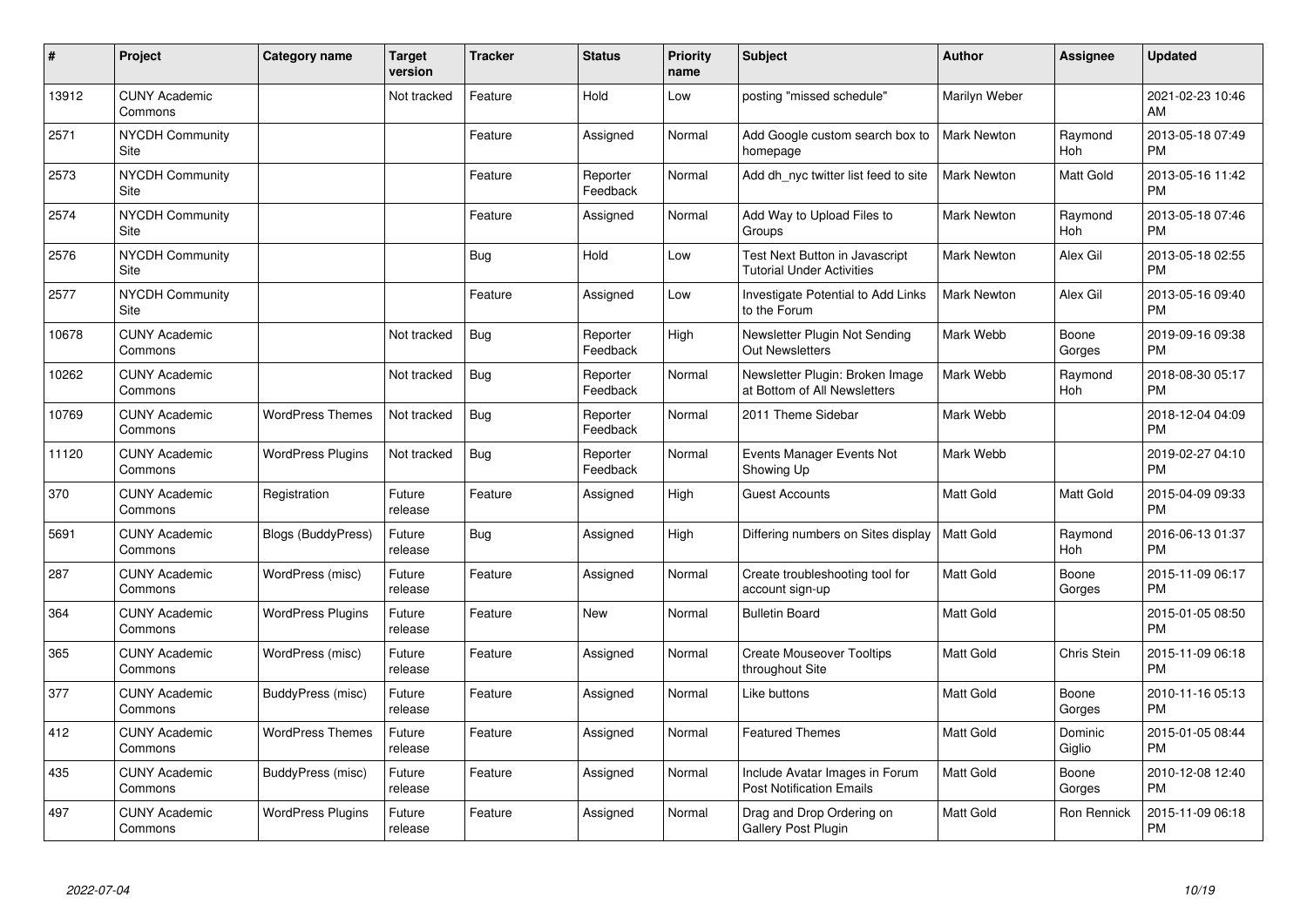| #    | Project                         | <b>Category name</b>     | <b>Target</b><br>version | <b>Tracker</b> | <b>Status</b>        | <b>Priority</b><br>name | <b>Subject</b>                                                                            | <b>Author</b>    | Assignee            | <b>Updated</b>                |
|------|---------------------------------|--------------------------|--------------------------|----------------|----------------------|-------------------------|-------------------------------------------------------------------------------------------|------------------|---------------------|-------------------------------|
| 500  | <b>CUNY Academic</b><br>Commons | BuddyPress (misc)        | Future<br>release        | Feature        | Assigned             | Normal                  | Export Group Data                                                                         | <b>Matt Gold</b> | Boone<br>Gorges     | 2010-12-19 12:09<br><b>PM</b> |
| 554  | <b>CUNY Academic</b><br>Commons | BuddyPress (misc)        | Future<br>release        | Feature        | Assigned             | Normal                  | Add Trackback notifications to<br>site-wide activity feed                                 | <b>Matt Gold</b> | Boone<br>Gorges     | 2015-11-09 06:19<br><b>PM</b> |
| 599  | <b>CUNY Academic</b><br>Commons | BuddyPress (misc)        | Future<br>release        | Feature        | Assigned             | Normal                  | Consider adding rating plugins for<br><b>BuddyPress/BBPress</b>                           | <b>Matt Gold</b> | Boone<br>Gorges     | 2011-08-22 06:50<br><b>PM</b> |
| 635  | <b>CUNY Academic</b><br>Commons | BuddyPress (misc)        | Future<br>release        | Feature        | Assigned             | Normal                  | Big Blue Button -<br>Videoconferencing in Groups and<br><b>Blogs</b>                      | Matt Gold        | Boone<br>Gorges     | 2011-03-14 03:24<br><b>PM</b> |
| 636  | <b>CUNY Academic</b><br>Commons | WordPress (misc)         | Not tracked              | Support        | Assigned             | Normal                  | Create Lynda.com-like Table of<br><b>Contents for Prospective Tutorial</b><br>Screencasts | Matt Gold        | scott voth          | 2016-02-23 03:12<br><b>PM</b> |
| 653  | <b>CUNY Academic</b><br>Commons | Group Blogs              | Future<br>release        | Feature        | Assigned             | Normal                  | Redesign Integration of Groups<br>and Blogs                                               | Matt Gold        | Samantha<br>Raddatz | 2015-11-09 05:40<br><b>PM</b> |
| 658  | <b>CUNY Academic</b><br>Commons | <b>WordPress Plugins</b> | Future<br>release        | Feature        | Assigned             | Normal                  | Rebulid Sitewide Tag Suggestion                                                           | Matt Gold        | Boone<br>Gorges     | 2015-01-05 08:47<br><b>PM</b> |
| 1105 | <b>CUNY Academic</b><br>Commons | WordPress (misc)         | Future<br>release        | Feature        | Assigned             | Normal                  | Rephrase Blog Privacy Options                                                             | Matt Gold        | Samantha<br>Raddatz | 2015-11-09 06:19<br><b>PM</b> |
| 1544 | <b>CUNY Academic</b><br>Commons | Groups (misc)            | Future<br>release        | Feature        | Reporter<br>Feedback | Normal                  | Group Filtering and Sorting                                                               | <b>Matt Gold</b> | <b>Chris Stein</b>  | 2019-03-01 02:25<br><b>PM</b> |
| 2523 | <b>CUNY Academic</b><br>Commons | <b>BuddyPress Docs</b>   | Future<br>release        | Feature        | Assigned             | Normal                  | Allow Users to Upload Images to<br><b>BP</b> Docs                                         | Matt Gold        | Boone<br>Gorges     | 2015-11-09 06:14<br><b>PM</b> |
| 3042 | <b>CUNY Academic</b><br>Commons | <b>Public Portfolio</b>  | Future<br>release        | Feature        | Assigned             | Normal                  | Browsing member interests                                                                 | <b>Matt Gold</b> | Boone<br>Gorges     | 2015-03-21 09:04<br><b>PM</b> |
| 3090 | <b>CUNY Academic</b><br>Commons | Twitter page             | Future<br>release        | Feature        | Assigned             | Normal                  | Prevent Retweets from showing<br>up on Commons twitter page                               | <b>Matt Gold</b> | <b>Tahir Butt</b>   | 2016-10-24 11:31<br>AM        |
| 3220 | <b>CUNY Academic</b><br>Commons | Public Portfolio         | Future<br>release        | Feature        | Assigned             | Normal                  | Add indent/outdent option to<br>Formatting Buttons on Profile<br>Page                     | Matt Gold        | Boone<br>Gorges     | 2014-05-21 10:39<br><b>PM</b> |
| 3308 | <b>CUNY Academic</b><br>Commons | Group Invitations        | Future<br>release        | Feature        | Assigned             | Normal                  | Allow members to rescind group<br>invitations                                             | Matt Gold        | Boone<br>Gorges     | 2015-04-01 08:53<br><b>PM</b> |
| 3369 | <b>CUNY Academic</b><br>Commons | Reply By Email           | Not tracked              | Outreach       | Hold                 | Normal                  | Release reply by email to WP<br>plugin directory                                          | Matt Gold        | Raymond<br>Hoh      | 2016-03-01 12:46<br><b>PM</b> |
| 3419 | <b>CUNY Academic</b><br>Commons | Group Invitations        | 1.6.14                   | <b>Bug</b>     | Testing<br>Required  | Normal                  | Neatening the display of<br>messages on group requests                                    | Matt Gold        | Boone<br>Gorges     | 2014-09-01 09:29<br><b>PM</b> |
| 3517 | <b>CUNY Academic</b><br>Commons | My Commons               | Future<br>release        | Feature        | Assigned             | Normal                  | Mute/Unmute My Commons<br>updates                                                         | <b>Matt Gold</b> | Raymond<br>Hoh      | 2015-11-09 01:19<br><b>PM</b> |
| 3524 | <b>CUNY Academic</b><br>Commons | Documentation            | Not tracked              | Documentation  | Assigned             | Normal                  | Post describing all you can do<br>when starting up a new blog/group                       | <b>Matt Gold</b> | scott voth          | 2014-10-04 12:56<br><b>PM</b> |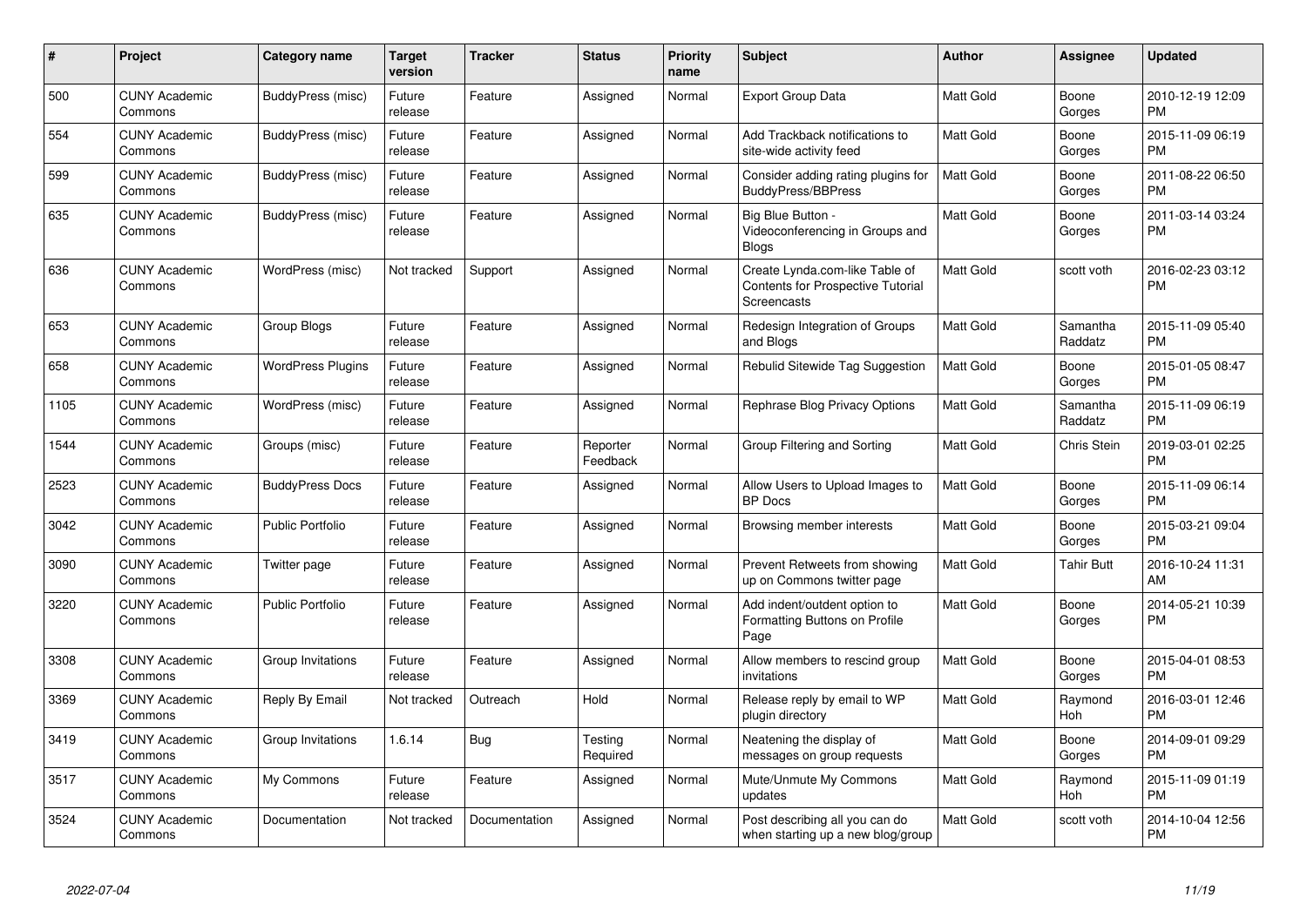| $\#$ | Project                         | <b>Category name</b>    | Target<br>version | <b>Tracker</b> | <b>Status</b> | Priority<br>name | <b>Subject</b>                                                      | <b>Author</b>    | <b>Assignee</b>     | <b>Updated</b>                |
|------|---------------------------------|-------------------------|-------------------|----------------|---------------|------------------|---------------------------------------------------------------------|------------------|---------------------|-------------------------------|
| 3536 | <b>CUNY Academic</b><br>Commons | My Commons              | Future<br>release | Feature        | Assigned      | Normal           | Infinite Scroll on My Commons<br>page                               | <b>Matt Gold</b> | Raymond<br>Hoh      | 2015-04-13 04:42<br><b>PM</b> |
| 3577 | <b>CUNY Academic</b><br>Commons | My Commons              | Future<br>release | Design/UX      | Assigned      | Normal           | Replies to items in My Commons                                      | <b>Matt Gold</b> | Raymond<br>Hoh      | 2015-04-09 05:19<br><b>PM</b> |
| 3657 | <b>CUNY Academic</b><br>Commons | WordPress (misc)        | Not tracked       | Feature        | <b>New</b>    | Normal           | Create alert for GC email<br>addresses                              | Matt Gold        | Matt Gold           | 2016-04-14 11:29<br><b>PM</b> |
| 3662 | <b>CUNY Academic</b><br>Commons | <b>SEO</b>              | Future<br>release | Feature        | Assigned      | Normal           | Duplicate Content/SEO/Google<br>issues                              | Matt Gold        | Raymond<br>Hoh      | 2015-04-13 04:37<br><b>PM</b> |
| 3759 | <b>CUNY Academic</b><br>Commons | WordPress (misc)        | Future<br>release | Feature        | Assigned      | Normal           | Review Interface for Adding Users<br>to Blogs                       | <b>Matt Gold</b> | Boone<br>Gorges     | 2015-03-24 05:52<br><b>PM</b> |
| 3768 | <b>CUNY Academic</b><br>Commons | <b>Public Portfolio</b> | Future<br>release | Feature        | Assigned      | Normal           | Institutions/Past positions on<br>public portfolios                 | <b>Matt Gold</b> | Boone<br>Gorges     | 2018-04-23 10:44<br>AM        |
| 3770 | <b>CUNY Academic</b><br>Commons | <b>Public Portfolio</b> | Future<br>release | Feature        | Assigned      | Normal           | Improve Layout/Formatting of<br>Positions Area on Public Portfolios | <b>Matt Gold</b> | <b>Chris Stein</b>  | 2015-04-01 09:17<br><b>PM</b> |
| 4027 | <b>CUNY Academic</b><br>Commons | Commons In A Box        | Not tracked       | Design/UX      | Assigned      | Normal           | Usability review of CBOX update<br>procedures                       | <b>Matt Gold</b> | Samantha<br>Raddatz | 2015-05-11 06:36<br><b>PM</b> |
| 4053 | <b>CUNY Academic</b><br>Commons | Events                  | Future<br>release | Feature        | Assigned      | Normal           | Create new tab for past events                                      | <b>Matt Gold</b> | Boone<br>Gorges     | 2015-05-12 02:10<br><b>PM</b> |
| 4070 | <b>CUNY Academic</b><br>Commons | Analytics               | Not tracked       | Support        | Assigned      | Normal           | Request for JITP site analytics                                     | <b>Matt Gold</b> | Seth Persons        | 2016-02-23 03:09<br><b>PM</b> |
| 4235 | <b>CUNY Academic</b><br>Commons |                         | Not tracked       | Design/UX      | Assigned      | Normal           | Explore user experience around<br>comments on forum topics vs docs  | <b>Matt Gold</b> | Samantha<br>Raddatz | 2015-07-21 10:23<br>AM        |
| 4238 | <b>CUNY Academic</b><br>Commons | Events                  | Future<br>release | Feature        | Assigned      | Normal           | Copy Events to Other Groups?                                        | Matt Gold        | Boone<br>Gorges     | 2015-07-02 10:08<br>AM        |
| 4404 | <b>CUNY Academic</b><br>Commons | <b>Public Portfolio</b> | Future<br>release | Design/UX      | Assigned      | Normal           | Change color of permissions info<br>on portfolio editing interface  | <b>Matt Gold</b> | Samantha<br>Raddatz | 2015-08-11 05:28<br><b>PM</b> |
| 4661 | <b>CUNY Academic</b><br>Commons | User Experience         | Future<br>release | Bug            | Assigned      | Normal           | Simplify Events text                                                | <b>Matt Gold</b> | Samantha<br>Raddatz | 2015-10-02 09:06<br><b>PM</b> |
| 4903 | <b>CUNY Academic</b><br>Commons | Events                  | Future<br>release | Design/UX      | Assigned      | Normal           | Improving visual appearance of<br>event calendars                   | Matt Gold        | Boone<br>Gorges     | 2016-10-13 11:51<br>AM        |
| 4980 | <b>CUNY Academic</b><br>Commons | Home Page               | Future<br>release | Feature        | Assigned      | Normal           | CAC Featured Content -- Adding<br>Randomization                     | Matt Gold        | Boone<br>Gorges     | 2016-12-12 03:01<br><b>PM</b> |
| 4986 | <b>CUNY Academic</b><br>Commons | ZenDesk                 | Not tracked       | Support        | Assigned      | Normal           | Prepare documentation for<br>Zendesk re web widget                  | <b>Matt Gold</b> | Samantha<br>Raddatz | 2016-02-25 03:09<br><b>PM</b> |
| 5316 | <b>CUNY Academic</b><br>Commons | User Experience         | Future<br>release | Feature        | Assigned      | Normal           | Prompt user email address<br>updates                                | Matt Gold        | Stephen Real        | 2016-12-21 03:30<br><b>PM</b> |
| 5581 | CUNY Academic<br>Commons        | Analytics               | Future<br>release | Feature        | Assigned      | Normal           | Explore alternatives to Google<br>Analytics                         | <b>Matt Gold</b> | Valerie<br>Townsend | 2020-04-17 03:12<br><b>PM</b> |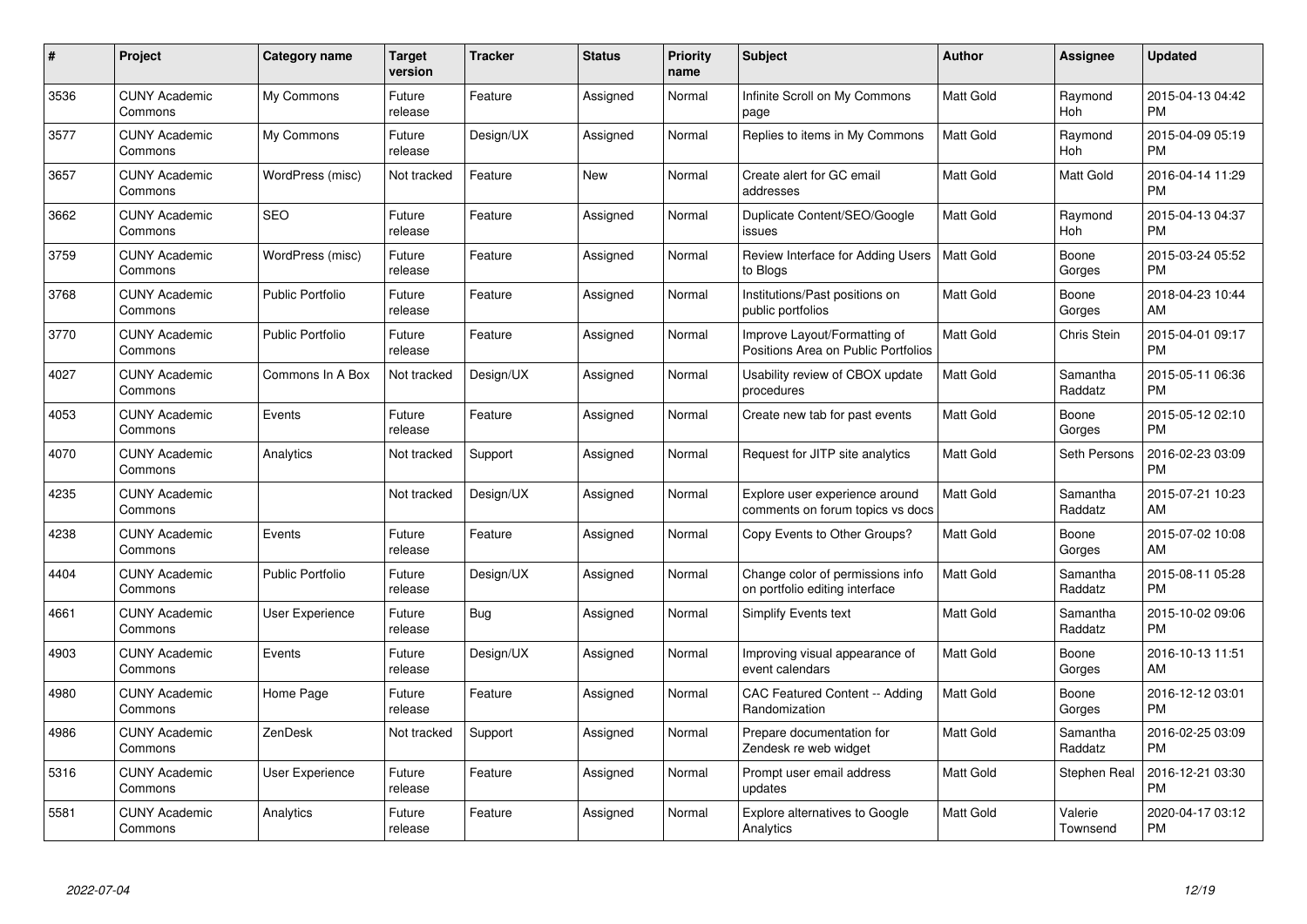| #    | Project                         | <b>Category name</b>      | <b>Target</b><br>version | <b>Tracker</b> | <b>Status</b>        | <b>Priority</b><br>name | <b>Subject</b>                                                                        | <b>Author</b>    | Assignee           | <b>Updated</b>                |
|------|---------------------------------|---------------------------|--------------------------|----------------|----------------------|-------------------------|---------------------------------------------------------------------------------------|------------------|--------------------|-------------------------------|
| 5696 | <b>CUNY Academic</b><br>Commons | Events                    | Future<br>release        | Feature        | Assigned             | Normal                  | Events Calendar - display options<br>/ calendar aggregation                           | <b>Matt Gold</b> | Boone<br>Gorges    | 2016-10-13 11:44<br>AM        |
| 5955 | <b>CUNY Academic</b><br>Commons | Outreach                  | Future<br>release        | Feature        | Assigned             | Normal                  | Create auto-newsletter for<br>commons members                                         | <b>Matt Gold</b> | Luke Waltzer       | 2016-08-30 10:34<br>AM        |
| 6014 | <b>CUNY Academic</b><br>Commons | Publicity                 | Future<br>release        | Publicity      | Reporter<br>Feedback | Normal                  | Google search listing                                                                 | Matt Gold        | Boone<br>Gorges    | 2016-09-21 03:48<br><b>PM</b> |
| 6115 | <b>CUNY Academic</b><br>Commons | Publicity                 | Not tracked              | Feature        | Assigned             | Normal                  | create digital signage for GC                                                         | <b>Matt Gold</b> | scott voth         | 2016-10-11 10:09<br><b>PM</b> |
| 6298 | <b>CUNY Academic</b><br>Commons | <b>User Experience</b>    | Not tracked              | Design/UX      | Assigned             | Normal                  | Examine data from survey                                                              | <b>Matt Gold</b> | Margaret<br>Galvan | 2016-10-14 12:16<br><b>PM</b> |
| 6426 | <b>CUNY Academic</b><br>Commons | Spam/Spam<br>Prevention   | Future<br>release        | Feature        | Assigned             | Normal                  | Force captcha on all comments?                                                        | Matt Gold        | Tahir Butt         | 2016-10-24 02:06<br><b>PM</b> |
| 6671 | <b>CUNY Academic</b><br>Commons | Reply By Email            | Not tracked              | Bug            | Assigned             | Normal                  | "Post too often" RBE error<br>message                                                 | <b>Matt Gold</b> | Raymond<br>Hoh     | 2016-11-11 09:55<br>AM        |
| 6995 | <b>CUNY Academic</b><br>Commons | Home Page                 | Not tracked              | Bug            | Assigned             | Normal                  | member filter on homepage not<br>working                                              | <b>Matt Gold</b> | Raymond<br>Hoh     | 2016-12-11 09:46<br><b>PM</b> |
| 7115 | <b>CUNY Academic</b><br>Commons | Groups (misc)             | Future<br>release        | Feature        | Reporter<br>Feedback | Normal                  | make licensing info clear during<br>group creation                                    | Matt Gold        | Raymond<br>Hoh     | 2020-12-08 11:32<br>AM        |
| 8666 | <b>CUNY Academic</b><br>Commons | Teaching                  | Not tracked              | Documentation  | Assigned             | Normal                  | Create Teaching on the Commons<br>Resource Page                                       | <b>Matt Gold</b> | Laurie Hurson      | 2019-09-23 03:16<br><b>PM</b> |
| 8756 | <b>CUNY Academic</b><br>Commons | Group Blogs               | Future<br>release        | Feature        | Hold                 | Normal                  | Connect multiple blogs to one<br>group?                                               | <b>Matt Gold</b> | Boone<br>Gorges    | 2017-09-30 10:42<br>AM        |
| 8836 | <b>CUNY Academic</b><br>Commons | <b>Blogs (BuddyPress)</b> | Future<br>release        | Feature        | Assigned             | Normal                  | Redesign site launch process                                                          | Matt Gold        | Boone<br>Gorges    | 2019-10-03 02:49<br><b>PM</b> |
| 8837 | <b>CUNY Academic</b><br>Commons |                           | Not tracked              | Feature        | Assigned             | Normal                  | Create a form to request info from<br>people requesting premium<br>themes and plugins | <b>Matt Gold</b> | Marilyn<br>Weber   | 2017-11-14 03:35<br><b>PM</b> |
| 8898 | <b>CUNY Academic</b><br>Commons | Social Paper              | Not tracked              | Feature        | Assigned             | Normal                  | Usage data on docs and social<br>paper                                                | Matt Gold        | Matt Gold          | 2017-11-16 11:32<br>AM        |
| 8900 | <b>CUNY Academic</b><br>Commons | Accessibility             | Future<br>release        | Feature        | Assigned             | Normal                  | Look into tools to enforce<br>accessibility in WP environment                         | Matt Gold        | Boone<br>Gorges    | 2022-04-26 11:59<br>AM        |
| 8901 | <b>CUNY Academic</b><br>Commons | Accessibility             | Future<br>release        | Feature        | Assigned             | Normal                  | Theme analysis for accessibility                                                      | <b>Matt Gold</b> | Boone<br>Gorges    | 2022-04-26 11:59<br>AM        |
| 8902 | <b>CUNY Academic</b><br>Commons | Design                    | Not tracked              | Feature        | Assigned             | Normal                  | Report back on research on<br><b>BuddyPress themes</b>                                | <b>Matt Gold</b> | Michael Smith      | 2017-11-10 12:31<br><b>PM</b> |
| 8976 | <b>CUNY Academic</b><br>Commons | Reply By Email            | Not tracked              | Feature        | Assigned             | Normal                  | Package RBE new topics posting?                                                       | Matt Gold        | Raymond<br>Hoh     | 2017-12-04 02:34<br><b>PM</b> |
| 8991 | <b>CUNY Academic</b><br>Commons | Reply By Email            | Not tracked              | <b>Bug</b>     | Hold                 | Normal                  | RBE duplicate email message<br>issue                                                  | <b>Matt Gold</b> | Raymond<br>Hoh     | 2018-02-18 08:53<br><b>PM</b> |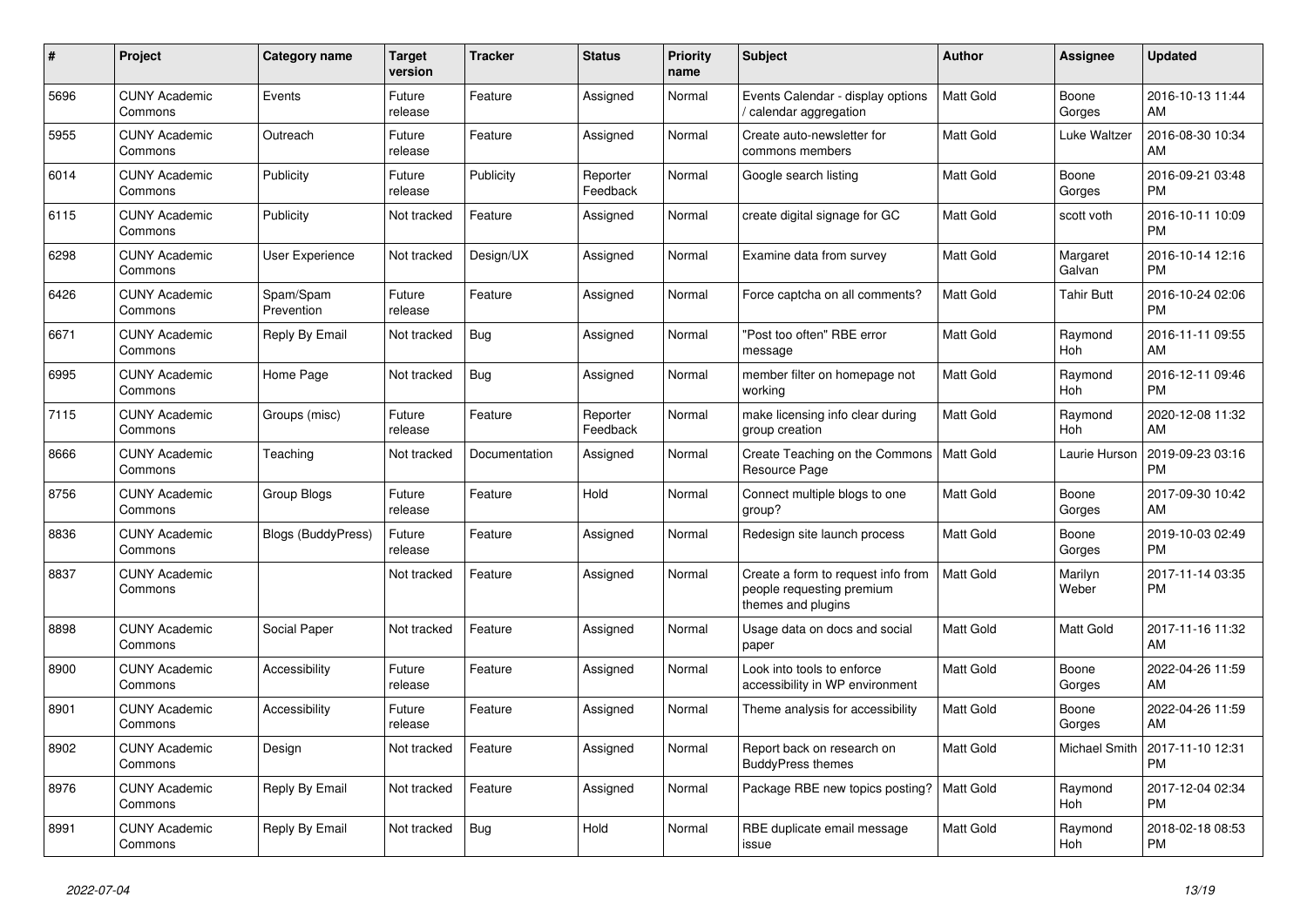| $\#$  | Project                         | <b>Category name</b>       | <b>Target</b><br>version | <b>Tracker</b> | <b>Status</b>        | <b>Priority</b><br>name | <b>Subject</b>                                                                | <b>Author</b>    | Assignee            | <b>Updated</b>                |
|-------|---------------------------------|----------------------------|--------------------------|----------------|----------------------|-------------------------|-------------------------------------------------------------------------------|------------------|---------------------|-------------------------------|
| 9015  | <b>CUNY Academic</b><br>Commons | Groups (misc)              | Not tracked              | Outreach       | Assigned             | Normal                  | Email group admins the email<br>addresses of their groups                     | <b>Matt Gold</b> | Matt Gold           | 2018-01-02 09:54<br>AM        |
| 9028  | <b>CUNY Academic</b><br>Commons | Onboarding                 | Future<br>release        | Feature        | Assigned             | Normal                  | suggest groups to new members<br>during the registration process              | <b>Matt Gold</b> | Chris Stein         | 2018-10-24 12:34<br><b>PM</b> |
| 9941  | <b>CUNY Academic</b><br>Commons | Wiki                       | Not tracked              | Support        | Assigned             | Normal                  | Wiki functionality                                                            | Matt Gold        | Boone<br>Gorges     | 2018-06-26 10:57<br>AM        |
| 9947  | <b>CUNY Academic</b><br>Commons | <b>WordPress Plugins</b>   | Future<br>release        | Feature        | Reporter<br>Feedback | Normal                  | Install H5P quiz plugin                                                       | <b>Matt Gold</b> | Boone<br>Gorges     | 2018-09-11 11:01<br>AM        |
| 9979  | <b>CUNY Academic</b><br>Commons | <b>Email Notifications</b> | Not tracked              | <b>Bug</b>     | Reporter<br>Feedback | Normal                  | Reports of slow email activation<br>emails                                    | Matt Gold        | Boone<br>Gorges     | 2018-08-29 09:40<br><b>PM</b> |
| 10040 | <b>CUNY Academic</b><br>Commons | WordPress (misc)           | Not tracked              | Bug            | Reporter<br>Feedback | Normal                  | User doesn't see full list of themes                                          | <b>Matt Gold</b> | Boone<br>Gorges     | 2018-07-25 10:12<br>AM        |
| 10659 | <b>CUNY Academic</b><br>Commons | Group Forums               | Future<br>release        | Feature        | Assigned             | Normal                  | Post to multiple groups via email                                             | <b>Matt Gold</b> | Raymond<br>Hoh      | 2018-11-15 12:54<br>AM        |
| 13949 | <b>CUNY Academic</b><br>Commons |                            | Not tracked              | Bug            | <b>New</b>           | Normal                  | Continued debugging of runaway<br>MySQL connections                           | <b>Matt Gold</b> | Boone<br>Gorges     | 2021-09-14 10:42<br>AM        |
| 15604 | <b>CUNY Academic</b><br>Commons | <b>Email Notifications</b> | Future<br>release        | Feature        | Assigned             | Normal                  | <b>Restructure Commons Group</b><br><b>Digest Email Messages</b>              | <b>Matt Gold</b> | Boone<br>Gorges     | 2022-05-26 10:45<br>AM        |
| 16307 | <b>CUNY Academic</b><br>Commons |                            |                          | Bug            | <b>New</b>           | Normal                  | Add brief messaging to<br>accept/decline group membership<br>requests         | Matt Gold        | Boone<br>Gorges     | 2022-06-27 06:13<br><b>PM</b> |
| 8992  | <b>NYCDH Community</b><br>Site  |                            |                          | Bug            | Assigned             | Normal                  | Multiple RBE error reports                                                    | <b>Matt Gold</b> | Raymond<br>Hoh      | 2017-12-11 05:43<br><b>PM</b> |
| 310   | <b>CUNY Academic</b><br>Commons | BuddyPress (misc)          | Future<br>release        | Feature        | Assigned             | Low                     | <b>Friend Request Email</b>                                                   | Matt Gold        | Samantha<br>Raddatz | 2015-11-09 05:08<br><b>PM</b> |
| 333   | <b>CUNY Academic</b><br>Commons | <b>Email Notifications</b> | Future<br>release        | Feature        | Assigned             | Low                     | Delay Forum Notification Email<br>Delivery Until After Editing Period<br>Ends | <b>Matt Gold</b> | Raymond<br>Hoh      | 2015-11-09 06:01<br><b>PM</b> |
| 940   | <b>CUNY Academic</b><br>Commons | Redmine                    | Future<br>release        | Feature        | Assigned             | Low                     | Communication with users after<br>releases                                    | <b>Matt Gold</b> | Dominic<br>Giglio   | 2012-09-09 04:36<br><b>PM</b> |
| 1192  | <b>CUNY Academic</b><br>Commons | <b>Group Files</b>         | Future<br>release        | Feature        | Assigned             | Low                     | When posting group files, allow<br>users to add a category without<br>saving  | Matt Gold        | Raymond<br>Hoh      | 2015-11-09 05:53<br><b>PM</b> |
| 1456  | <b>CUNY Academic</b><br>Commons | Group Invitations          | Future<br>release        | Feature        | Reporter<br>Feedback | Low                     | Invite to Group Button from Profile<br>Field                                  | <b>Matt Gold</b> | Samantha<br>Raddatz | 2015-11-09 05:59<br><b>PM</b> |
| 1562  | <b>CUNY Academic</b><br>Commons | <b>WordPress Plugins</b>   | Future<br>release        | Feature        | Assigned             | Low                     | Play with NYT Collaborative<br><b>Authoring Tool</b>                          | <b>Matt Gold</b> | Boone<br>Gorges     | 2015-01-05 08:47<br><b>PM</b> |
| 2013  | <b>CUNY Academic</b><br>Commons | <b>Public Portfolio</b>    | Future<br>release        | Feature        | Assigned             | Low                     | Have Profile Privacy Options show<br>up only for filled-in fields             | <b>Matt Gold</b> | Boone<br>Gorges     | 2015-11-09 06:09<br><b>PM</b> |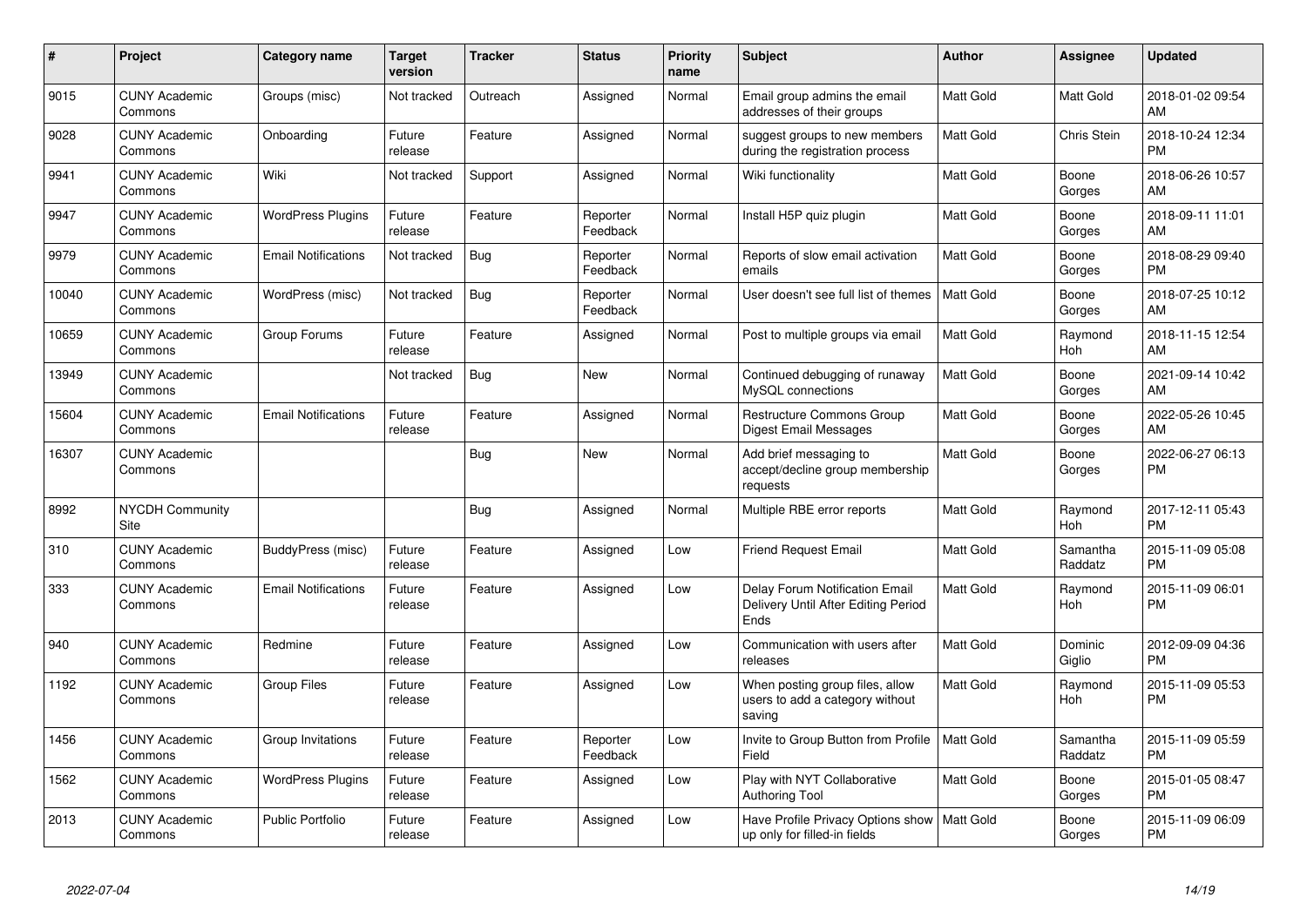| #    | Project                         | Category name            | <b>Target</b><br>version | Tracker   | <b>Status</b> | Priority<br>name | <b>Subject</b>                                                                                                                               | Author               | Assignee            | <b>Updated</b>                |
|------|---------------------------------|--------------------------|--------------------------|-----------|---------------|------------------|----------------------------------------------------------------------------------------------------------------------------------------------|----------------------|---------------------|-------------------------------|
| 2223 | <b>CUNY Academic</b><br>Commons | <b>WordPress Plugins</b> | Future<br>release        | Feature   | Assigned      | Low              | Add Participad to the CUNY<br><b>Academic Commons</b>                                                                                        | <b>Matt Gold</b>     | Boone<br>Gorges     | 2014-09-17 10:03<br><b>PM</b> |
| 3080 | <b>CUNY Academic</b><br>Commons | <b>Group Files</b>       | Future<br>release        | Feature   | Assigned      | Low              | Create a system to keep track of<br>file changes                                                                                             | Matt Gold            | Boone<br>Gorges     | 2014-02-26 10:04<br><b>PM</b> |
| 3354 | <b>CUNY Academic</b><br>Commons | <b>Group Files</b>       | Future<br>release        | Feature   | Assigned      | Low              | Allow Group Download of Multiple<br><b>Selected Files</b>                                                                                    | <b>Matt Gold</b>     | Chris Stein         | 2014-08-01 08:50<br>AM        |
| 5016 | <b>CUNY Academic</b><br>Commons | Events                   | Future<br>release        | Feature   | Assigned      | Low              | Allow comments to be posted on<br>events                                                                                                     | Matt Gold            | Raymond<br>Hoh      | 2019-03-01 02:23<br><b>PM</b> |
| 2618 | NYCDH Community<br>Site         |                          |                          | Bug       | Assigned      | Low              | Mark blogs as spam when created   Matt Gold<br>by users marked as spam                                                                       |                      | Boone<br>Gorges     | 2013-06-09 11:38<br><b>PM</b> |
| 481  | <b>CUNY Academic</b><br>Commons | Groups (misc)            | Future<br>release        | Feature   | Assigned      | Normal           | ability to archive inactive groups<br>and blogs                                                                                              | Michael Mandiberg    | Samantha<br>Raddatz | 2015-11-09 05:56<br><b>PM</b> |
| 9908 | <b>CUNY Academic</b><br>Commons |                          | Not tracked              | Feature   | New           | Normal           | Is it possible to send email<br>updates to users (or an email<br>address not on the list) for only a<br>single page AFTER being<br>prompted? | Michael Shields      | scott voth          | 2018-06-11 01:34<br><b>PM</b> |
| 2167 | <b>CUNY Academic</b><br>Commons | WordPress (misc)         | Future<br>release        | Bug       | Assigned      | Normal           | CAC-Livestream Plugin Issues                                                                                                                 | <b>Michael Smith</b> | Dominic<br>Giglio   | 2015-01-02 03:06<br><b>PM</b> |
| 3458 | <b>CUNY Academic</b><br>Commons | Groups (misc)            | Future<br>release        | Feature   | Assigned      | Normal           | Filter Members of Group by<br>Campus                                                                                                         | Michael Smith        | Samantha<br>Raddatz | 2014-09-26 08:32<br><b>PM</b> |
| 2753 | <b>CUNY Academic</b><br>Commons | <b>Public Portfolio</b>  | Future<br>release        | Feature   | New           | Normal           | Create actual actual tagification in<br>academic interests and other<br>fields                                                               | Micki Kaufman        | Boone<br>Gorges     | 2015-01-05 08:52<br><b>PM</b> |
| 2754 | <b>CUNY Academic</b><br>Commons | Design                   | Future<br>release        | Feature   | Assigned      | Normal           | Determine strategy for CAC logo<br>handling in top header                                                                                    | Micki Kaufman        | Chris Stein         | 2015-01-05 08:53<br><b>PM</b> |
| 3506 | <b>CUNY Academic</b><br>Commons | Publicity                | 1.7                      | Publicity | <b>New</b>    | Normal           | Prepare 1.7 email messaging                                                                                                                  | Micki Kaufman        | Micki<br>Kaufman    | 2014-10-01 12:36<br><b>PM</b> |
| 3509 | <b>CUNY Academic</b><br>Commons | Publicity                | 1.7                      | Publicity | <b>New</b>    | Normal           | Create 1.7 digital signage imagery                                                                                                           | Micki Kaufman        | Marilyn<br>Weber    | 2014-10-01 12:40<br><b>PM</b> |
| 3510 | <b>CUNY Academic</b><br>Commons | Publicity                | 1.7                      | Publicity | Assigned      | Normal           | Post on the News Blog re: 'My<br>Commons'                                                                                                    | Micki Kaufman        | Sarah<br>Morgano    | 2014-10-15 11:18<br>AM        |
| 3511 | <b>CUNY Academic</b><br>Commons | Publicity                | 1.7                      | Publicity | Assigned      | Normal           | Social media for 1.7                                                                                                                         | Micki Kaufman        | Sarah<br>Morgano    | 2014-10-14 03:32<br><b>PM</b> |
| 3475 | <b>CUNY Academic</b><br>Commons | Events                   | Future<br>release        | Feature   | Assigned      | Normal           | Request to add plugin to<br>streamline room<br>booking/appointment booking                                                                   | Naomi Barrettara     | Boone<br>Gorges     | 2014-12-01 05:14<br><b>PM</b> |
| 9346 | <b>CUNY Academic</b><br>Commons | WordPress (misc)         | Not tracked              | Bug       | New           | Normal           | Clone cetls.bmcc.cuny.edu for<br>development                                                                                                 | Owen Roberts         | Raymond<br>Hoh      | 2018-03-06 05:35<br><b>PM</b> |
| 6665 | <b>CUNY Academic</b><br>Commons |                          | Not tracked              | Publicity | New           | Normal           | Dead Link in 1.10 announcement<br>post                                                                                                       | Paige Dupont         | Stephen Real        | 2016-12-01 03:11<br>PM        |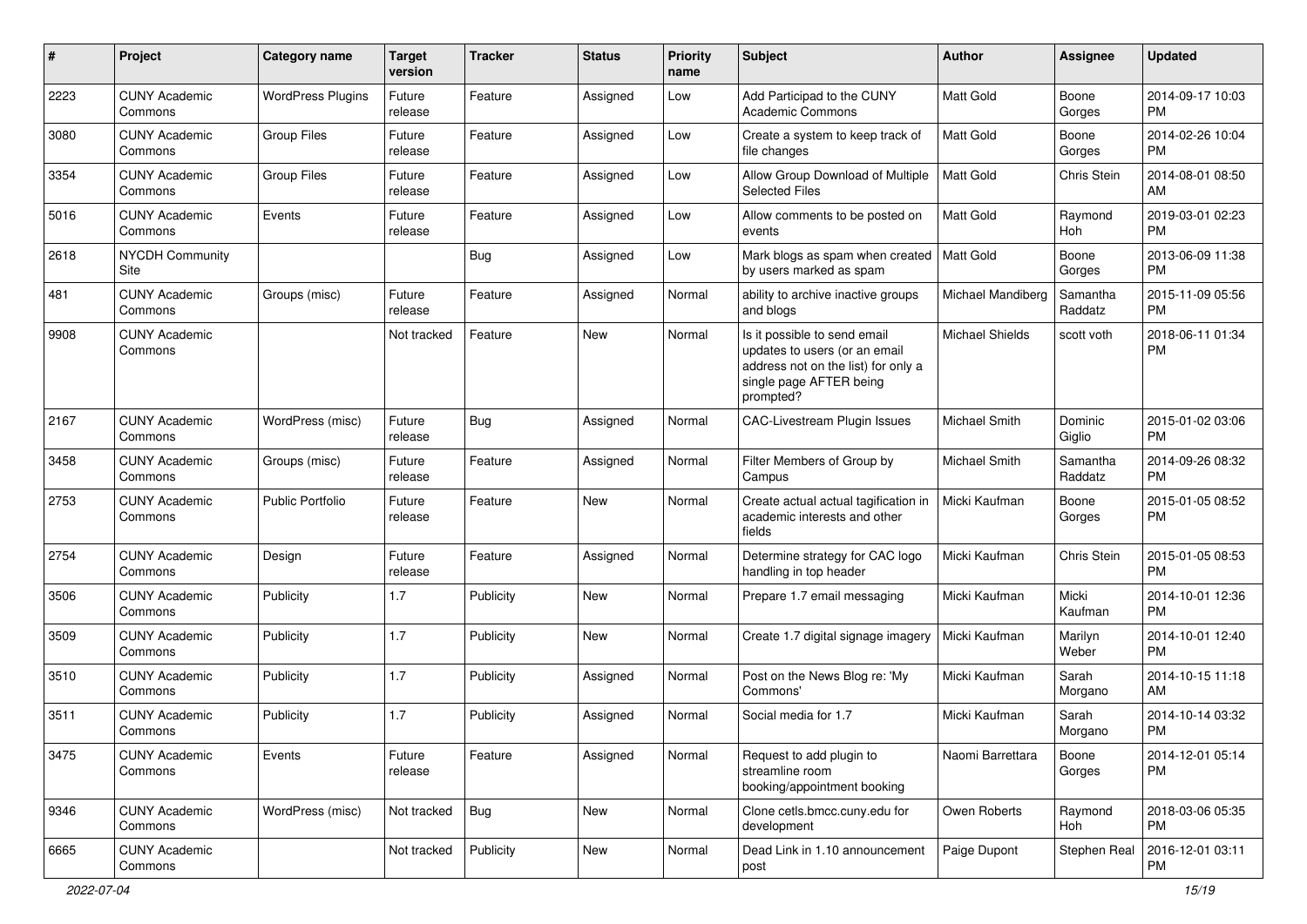| #     | Project                         | <b>Category name</b>     | <b>Target</b><br>version | <b>Tracker</b> | <b>Status</b>        | <b>Priority</b><br>name | <b>Subject</b>                                                                                  | <b>Author</b>           | Assignee              | <b>Updated</b>                |
|-------|---------------------------------|--------------------------|--------------------------|----------------|----------------------|-------------------------|-------------------------------------------------------------------------------------------------|-------------------------|-----------------------|-------------------------------|
| 11449 | <b>CUNY Academic</b><br>Commons | WordPress - Media        | Not tracked              | Support        | Reporter<br>Feedback | Normal                  | Cloning Media Library for JITP<br>from Staging to Production Site                               | Patrick DeDauw          | Boone<br>Gorges       | 2019-05-13 12:00<br><b>PM</b> |
| 14483 | <b>CUNY Academic</b><br>Commons | WordPress - Media        | Not tracked              | Bug            | Reporter<br>Feedback | Normal                  | Wordpress PDF Embed Stopped<br>Working after JITP Media Clone                                   | Patrick DeDauw          | Boone<br>Gorges       | 2021-05-20 01:51<br><b>PM</b> |
| 8675  | <b>CUNY Academic</b><br>Commons | User Onboarding          | Future<br>release        | Bug            | Reporter<br>Feedback | Low                     | Add new User search screen calls<br>for the input of email address but<br>doesn't work with one | Paul Hebert             | Boone<br>Gorges       | 2017-10-11 11:17<br>AM        |
| 16294 | <b>CUNY Academic</b><br>Commons |                          |                          | Bug            | <b>New</b>           | Urgent                  | CAC is down                                                                                     | Raffi<br>Khatchadourian |                       | 2022-06-27 02:00<br><b>PM</b> |
| 5182  | <b>CUNY Academic</b><br>Commons | Social Paper             | Future<br>release        | Design/UX      | New                  | Normal                  | "Publishing" a private paper on<br>social paper?                                                | Raffi<br>Khatchadourian | Boone<br>Gorges       | 2016-10-13 04:12<br><b>PM</b> |
| 5183  | <b>CUNY Academic</b><br>Commons | Social Paper             | Future<br>release        | Design/UX      | New                  | Normal                  | Creating a new paper when<br>viewing an existing paper                                          | Raffi<br>Khatchadourian | Samantha<br>Raddatz   | 2016-02-02 12:09<br><b>PM</b> |
| 9420  | <b>CUNY Academic</b><br>Commons | cuny.is                  | Not tracked              | Feature        | <b>New</b>           | Normal                  | Request for http://cuny.is/streams                                                              | Raffi<br>Khatchadourian | Marilyn<br>Weber      | 2018-04-02 10:08<br>AM        |
| 11077 | <b>CUNY Academic</b><br>Commons | Events                   | Not tracked              | Feature        | Reporter<br>Feedback | Normal                  | Show event category description<br>in event list view                                           | Raffi<br>Khatchadourian |                       | 2019-02-12 10:38<br><b>PM</b> |
| 14792 | <b>CUNY Academic</b><br>Commons |                          |                          | Bug            | New                  | Normal                  | Inconsistent email notifications<br>from gravity forms                                          | Raffi<br>Khatchadourian |                       | 2021-10-04 01:50<br><b>PM</b> |
| 15242 | <b>CUNY Academic</b><br>Commons | Performance              | Not tracked              | Bug            | Reporter<br>Feedback | Normal                  | Slugist site                                                                                    | Raffi<br>Khatchadourian | Boone<br>Gorges       | 2022-02-07 11:14<br>AM        |
| 15516 | <b>CUNY Academic</b><br>Commons | <b>WordPress Plugins</b> |                          | Bug            | Reporter<br>Feedback | Normal                  | Can't publish or save draft of post<br>on wordpress.com                                         | Raffi<br>Khatchadourian | Raymond<br><b>Hoh</b> | 2022-03-02 05:52<br><b>PM</b> |
| 16290 | <b>CUNY Academic</b><br>Commons |                          |                          | Feature        | Reporter<br>Feedback | Normal                  | Add Table Of Contents Block<br>plug-in                                                          | Raffi<br>Khatchadourian |                       | 2022-06-24 10:26<br>AM        |
| 16314 | <b>CUNY Academic</b><br>Commons | <b>WordPress Plugins</b> |                          | Feature        | New                  | Normal                  | Install Multicollab plug-in?                                                                    | Raffi<br>Khatchadourian |                       | 2022-06-29 03:44<br><b>PM</b> |
| 8498  | <b>CUNY Academic</b><br>Commons | <b>WordPress Plugins</b> | Future<br>release        | Feature        | New                  | Low                     | <b>Gravity Forms Email Users</b>                                                                | Raffi<br>Khatchadourian | Matt Gold             | 2017-10-13 12:58<br><b>PM</b> |
| 3691  | <b>CUNY Academic</b><br>Commons | <b>WordPress Plugins</b> | Future<br>release        | Bug            | <b>New</b>           | Normal                  | <b>WPMU Domain Mapping</b><br>Debugging on cdev                                                 | Raymond Hoh             | Matt Gold             | 2014-12-12 09:04<br>AM        |
| 3939  | <b>CUNY Academic</b><br>Commons | <b>WordPress Plugins</b> | Future<br>release        | Bug            | Hold                 | Normal                  | Activity stream support for<br>Co-Authors Plus plugin                                           | Raymond Hoh             | Raymond<br>Hoh        | 2015-11-09 06:13<br><b>PM</b> |
| 11243 | <b>CUNY Academic</b><br>Commons | BuddyPress (misc)        | Future<br>release        | Bug            | <b>New</b>           | Normal                  | Audit bp-custom.php                                                                             | Raymond Hoh             | Raymond<br>Hoh        | 2022-04-26 11:59<br>AM        |
| 14496 | <b>CUNY Academic</b><br>Commons | Domain Mapping           | Future<br>release        | Bug            | New                  | Normal                  | Mapped domain SSO uses<br>third-party cookies                                                   | Raymond Hoh             | Raymond<br>Hoh        | 2021-05-24 04:03<br><b>PM</b> |
| 14908 | <b>CUNY Academic</b><br>Commons | Performance              |                          | <b>Bug</b>     | <b>New</b>           | Normal                  | Stale object cache on cdev                                                                      | Raymond Hoh             | Boone<br>Gorges       | 2021-12-07 09:45<br>AM        |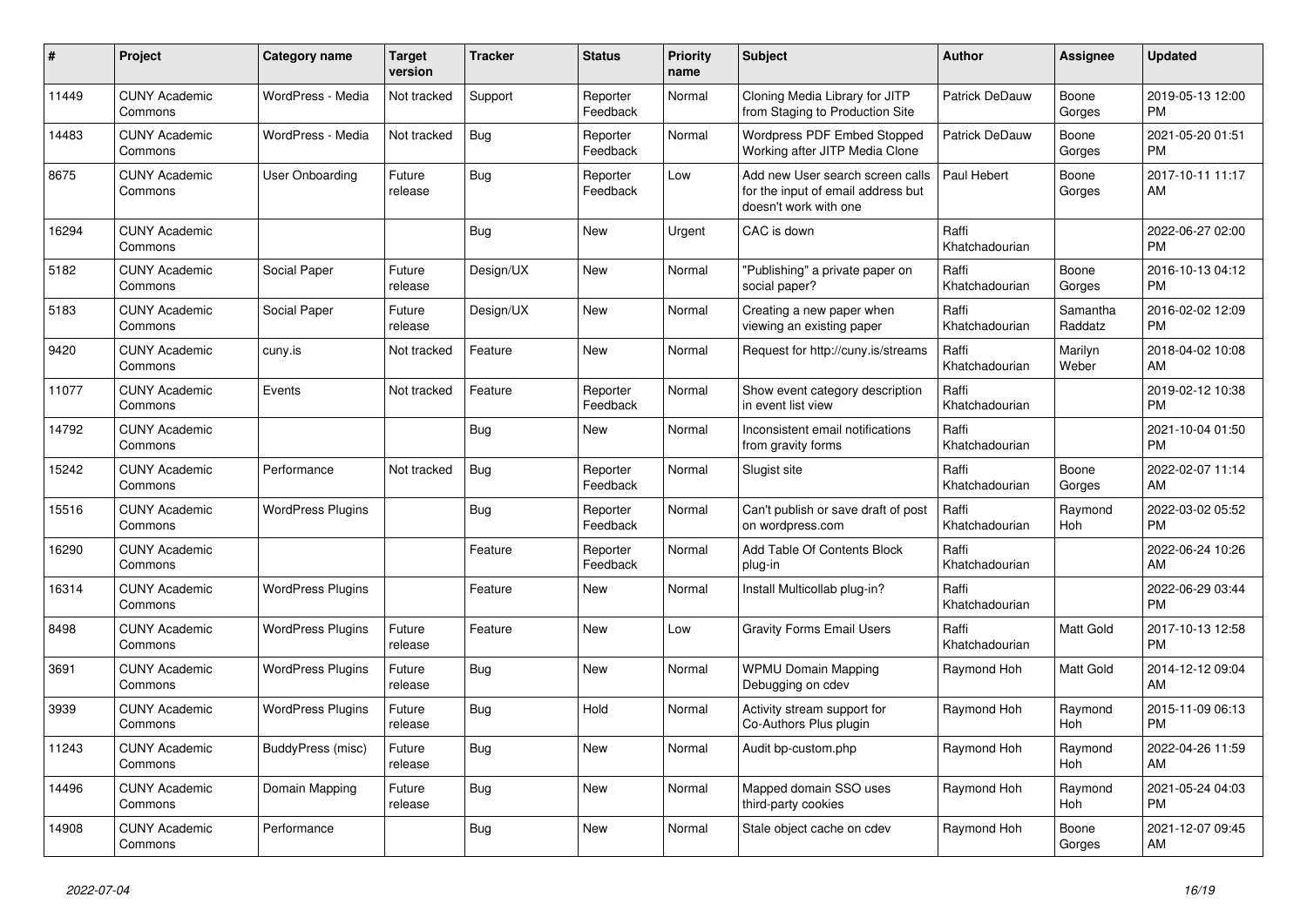| #     | Project                         | <b>Category name</b>     | <b>Target</b><br>version | <b>Tracker</b> | <b>Status</b>        | Priority<br>name | <b>Subject</b>                                                  | <b>Author</b>    | <b>Assignee</b>     | <b>Updated</b>                |
|-------|---------------------------------|--------------------------|--------------------------|----------------|----------------------|------------------|-----------------------------------------------------------------|------------------|---------------------|-------------------------------|
| 16177 | <b>CUNY Academic</b><br>Commons | Reply By Email           |                          | Bug            | <b>New</b>           | Normal           | Switch to Inbound mode for RBE                                  | Raymond Hoh      | Raymond<br>Hoh      | 2022-05-30 04:32<br><b>PM</b> |
| 16255 | <b>CUNY Academic</b><br>Commons | WordPress (misc)         |                          | <b>Bug</b>     | <b>New</b>           | Normal           | Need to define 'MULTISITE'<br>constant in wp-config.php         | Raymond Hoh      |                     | 2022-06-19 09:31<br>AM        |
| 16319 | <b>CUNY Academic</b><br>Commons | <b>WordPress Plugins</b> | 2.0.3                    | Bug            | <b>New</b>           | Normal           | Request for Events Calendar Pro<br>5.14.2 update                | Raymond Hoh      | Raymond<br>Hoh      | 2022-07-01 04:16<br><b>PM</b> |
| 14983 | <b>CUNY Academic</b><br>Commons | WordPress (misc)         | Not tracked              | Support        | Reporter<br>Feedback | Normal           | "Read More" tag not working                                     | Rebecca Krisel   | Raymond<br>Hoh      | 2021-11-23 01:17<br><b>PM</b> |
| 58    | <b>CUNY Academic</b><br>Commons | BuddyPress (misc)        | Future<br>release        | Feature        | Assigned             | Low              | Make member search sortable by<br>last name                     | Roberta Brody    | Boone<br>Gorges     | 2010-08-26 02:38<br><b>PM</b> |
| 4221  | <b>CUNY Academic</b><br>Commons | Group Forums             | Future<br>release        | Design/UX      | Assigned             | Normal           | Add 'Number of Posts' display<br>option to Forum page           | Samantha Raddatz | Samantha<br>Raddatz | 2015-06-26 02:21<br><b>PM</b> |
| 4222  | <b>CUNY Academic</b><br>Commons | <b>User Experience</b>   | Future<br>release        | Design/UX      | New                  | Normal           | Add information to 'Delete<br>Account' page                     | Samantha Raddatz | scott voth          | 2015-06-26 11:35<br>AM        |
| 4225  | <b>CUNY Academic</b><br>Commons | DiRT Integration         | Future<br>release        | Design/UX      | <b>New</b>           | Normal           | Add information to DIRT page (in<br>Create a Group)             | Samantha Raddatz | <b>Matt Gold</b>    | 2015-06-26 03:14<br><b>PM</b> |
| 4226  | <b>CUNY Academic</b><br>Commons | <b>BuddyPress Docs</b>   | Future<br>release        | Design/UX      | <b>New</b>           | Normal           | Add option to connect a Doc with<br>a Group                     | Samantha Raddatz | Samantha<br>Raddatz | 2015-09-09 04:08<br><b>PM</b> |
| 4253  | <b>CUNY Academic</b><br>Commons | <b>Public Portfolio</b>  | Future<br>release        | Design/UX      | New                  | Normal           | Encourage users to add portfolio<br>content                     | Samantha Raddatz | Samantha<br>Raddatz | 2015-07-07 11:32<br>AM        |
| 4592  | <b>CUNY Academic</b><br>Commons | Events                   | Future<br>release        | Design/UX      | <b>New</b>           | Normal           | Event Creation - Venue Dropdown<br>Slow                         | Samantha Raddatz | Boone<br>Gorges     | 2015-09-14 04:56<br><b>PM</b> |
| 4622  | <b>CUNY Academic</b><br>Commons | <b>Public Portfolio</b>  | Future<br>release        | Design/UX      | New                  | Normal           | <b>Profile Visibility Settings</b>                              | Samantha Raddatz | Samantha<br>Raddatz | 2015-09-21 12:18<br><b>PM</b> |
| 5298  | <b>CUNY Academic</b><br>Commons |                          | Not tracked              | Publicity      | <b>New</b>           | Normal           | Survey Pop-Up Text                                              | Samantha Raddatz | Samantha<br>Raddatz | 2016-03-22 12:27<br><b>PM</b> |
| 585   | <b>CUNY Academic</b><br>Commons | Group Forums             | Future<br>release        | Feature        | Assigned             | Normal           | Merge Forum Topics                                              | Sarah Morgano    | Boone<br>Gorges     | 2011-07-06 04:11<br><b>PM</b> |
| 1888  | <b>CUNY Academic</b><br>Commons | Home Page                | Future<br>release        | Feature        | Assigned             | Normal           | Refactor BP MPO Activity Filter to<br>support proper pagination | Sarah Morgano    | Boone<br>Gorges     | 2014-05-01 07:11<br><b>PM</b> |
| 5826  | <b>CUNY Academic</b><br>Commons | <b>WordPress Plugins</b> | Future<br>release        | Support        | Reporter<br>Feedback | Normal           | <b>Remove Subscription Options</b><br>plugin from directory     | Sarah Morgano    | Sarah<br>Morgano    | 2016-10-21 04:14<br><b>PM</b> |
| 3492  | <b>CUNY Academic</b><br>Commons | <b>WordPress Themes</b>  | Future<br>release        | Support        | Assigned             | Normal           | Add CBOX theme to the<br>Commons                                | scott voth       | Raymond<br>Hoh      | 2014-10-08 05:55<br><b>PM</b> |
| 4438  | <b>CUNY Academic</b><br>Commons | Events                   | Future<br>release        | Bug            | Assigned             | Normal           | Events Calendar - Export<br><b>Recurring Events</b>             | scott voth       | Daniel Jones        | 2016-05-23 04:25<br><b>PM</b> |
| 5827  | <b>CUNY Academic</b><br>Commons | <b>Public Portfolio</b>  | Future<br>release        | Bug            | Assigned             | Normal           | Academic Interests square bracket<br>links not working          | scott voth       | <b>Chris Stein</b>  | 2016-08-11 11:59<br><b>PM</b> |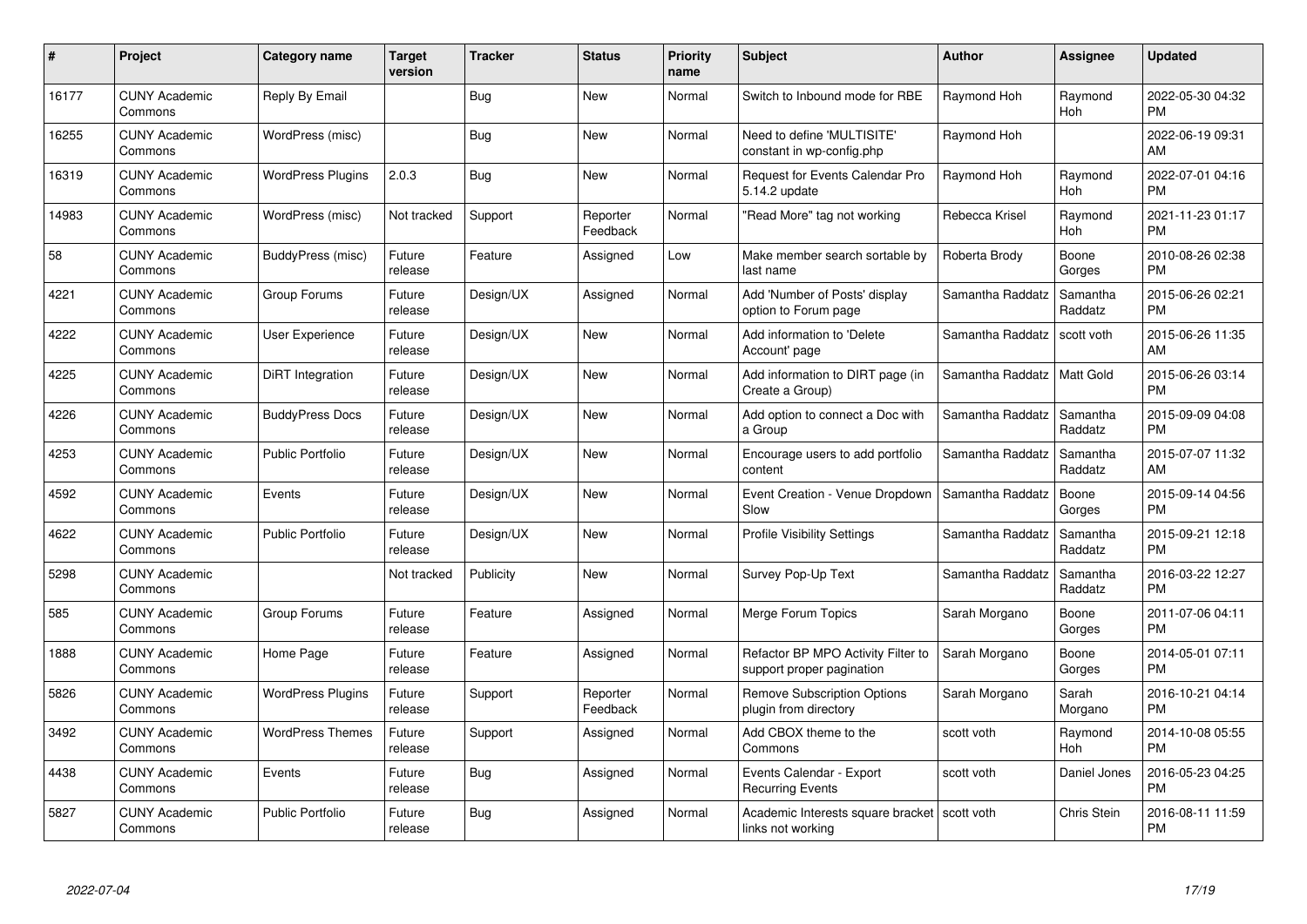| #     | Project                         | <b>Category name</b>     | <b>Target</b><br>version | Tracker       | <b>Status</b>        | Priority<br>name | <b>Subject</b>                                                                       | Author     | Assignee           | <b>Updated</b>                |
|-------|---------------------------------|--------------------------|--------------------------|---------------|----------------------|------------------|--------------------------------------------------------------------------------------|------------|--------------------|-------------------------------|
| 9515  | <b>CUNY Academic</b><br>Commons | <b>WordPress Plugins</b> | Not tracked              | Bug           | Reporter<br>Feedback | Normal           | Text to Speech plugin - "More<br>Slowly" checkbox not working                        | scott voth | Boone<br>Gorges    | 2018-06-13 02:26<br><b>PM</b> |
| 10226 | <b>CUNY Academic</b><br>Commons | Courses                  | Future<br>release        | Feature       | New                  | Normal           | Add "My Courses" to drop down<br>list                                                | scott voth | Boone<br>Gorges    | 2021-11-19 12:42<br><b>PM</b> |
| 10354 | <b>CUNY Academic</b><br>Commons | Public Portfolio         | Future<br>release        | Feature       | New                  | Normal           | Opt out of Having a Profile Page                                                     | scott voth | Chris Stein        | 2020-05-12 10:43<br>AM        |
| 10839 | <b>CUNY Academic</b><br>Commons | About page               | Not tracked              | Support       | New                  | Normal           | <b>Mission Statement Needs</b><br>Revision                                           | scott voth | Matt Gold          | 2018-12-26 10:58<br>AM        |
| 10982 | <b>CUNY Academic</b><br>Commons | Domain Mapping           | Not tracked              | Support       | Reporter<br>Feedback | Normal           | <b>CNAME</b> question                                                                | scott voth |                    | 2019-01-22 04:29<br><b>PM</b> |
| 11386 | <b>CUNY Academic</b><br>Commons | WordPress - Media        | Not tracked              | Support       | Reporter<br>Feedback | Normal           | disappearing images                                                                  | scott voth | Boone<br>Gorges    | 2019-05-14 10:32<br>AM        |
| 11393 | <b>CUNY Academic</b><br>Commons |                          | Not tracked              | Publicity     | New                  | Normal           | After 1.15 release, ceate a hero<br>slide and post about adding a site<br>to a group | scott voth | Patrick<br>Sweeney | 2019-05-14 10:32<br>AM        |
| 11493 | <b>CUNY Academic</b><br>Commons | Domain Mapping           | Not tracked              | Support       | Reporter<br>Feedback | Normal           | Domain Mapping Request - Talia<br>Schaffer                                           | scott voth | Matt Gold          | 2019-08-06 08:39<br>AM        |
| 11496 | <b>CUNY Academic</b><br>Commons | <b>Public Portfolio</b>  | 1.15.2                   | Support       | New                  | Normal           | Replace Twitter Icon on Member<br>Portfolio page                                     | scott voth | Boone<br>Gorges    | 2019-06-06 01:03<br><b>PM</b> |
| 11531 | <b>CUNY Academic</b><br>Commons | Events                   | Future<br>release        | Feature       | New                  | Normal           | Main Events calendar should<br>include non-public events that<br>user has access to  | scott voth | Boone<br>Gorges    | 2019-06-11 10:00<br>AM        |
| 11788 | <b>CUNY Academic</b><br>Commons | <b>WordPress Plugins</b> | Future<br>release        | Support       | Reporter<br>Feedback | Normal           | Plugin Request - Browse Aloud                                                        | scott voth |                    | 2019-09-24 08:42<br>AM        |
| 11860 | <b>CUNY Academic</b><br>Commons | Registration             | Future<br>release        | Feature       | New                  | Normal           | Ensure Students Are Aware They<br>Can Use Aliases At Registration                    | scott voth |                    | 2019-09-24 08:46<br>AM        |
| 12247 | <b>CUNY Academic</b><br>Commons | Publicity                | Not tracked              | Support       | New                  | Normal           | <b>Screenshot of First Commons</b><br>Homepage                                       | scott voth | scott voth         | 2020-01-14 12:08<br><b>PM</b> |
| 12392 | <b>CUNY Academic</b><br>Commons | Help/Codex               | Not tracked              | Documentation | New                  | Normal           | <b>Updates to Common Commons</b><br>Questions on Help Page                           | scott voth | Margaret<br>Galvan | 2020-02-11 10:53<br>AM        |
| 12573 | <b>CUNY Academic</b><br>Commons | <b>WordPress Plugins</b> | Future<br>release        | Bug           | New                  | Normal           | <b>CommentPress Core Issues</b>                                                      | scott voth |                    | 2020-03-24 04:32<br><b>PM</b> |
| 13946 | <b>CUNY Academic</b><br>Commons | <b>WordPress Plugins</b> | 2.1.0                    | Support       | Assigned             | Normal           | <b>Custom Embed handler For</b><br>OneDrive files                                    | scott voth | Raymond<br>Hoh     | 2022-05-26 10:46<br>AM        |
| 14113 | <b>CUNY Academic</b><br>Commons | WordPress (misc)         | Future<br>release        | Bug           | Hold                 | Normal           | Block Editor Not Working on this<br>page - Json error                                | scott voth | Boone<br>Gorges    | 2021-03-05 11:01<br>AM        |
| 14394 | <b>CUNY Academic</b><br>Commons |                          | Not tracked              | Feature       | New                  | Normal           | Commons News Site - redesign                                                         | scott voth | scott voth         | 2021-09-14 10:46<br>AM        |
| 14994 | <b>CUNY Academic</b><br>Commons | cdev.gc.cuny.edu         | Not tracked              | Support       | In Progress          | Normal           | Clear Cache on CDEV                                                                  | scott voth | Raymond<br>Hoh     | 2021-12-07 03:51<br><b>PM</b> |